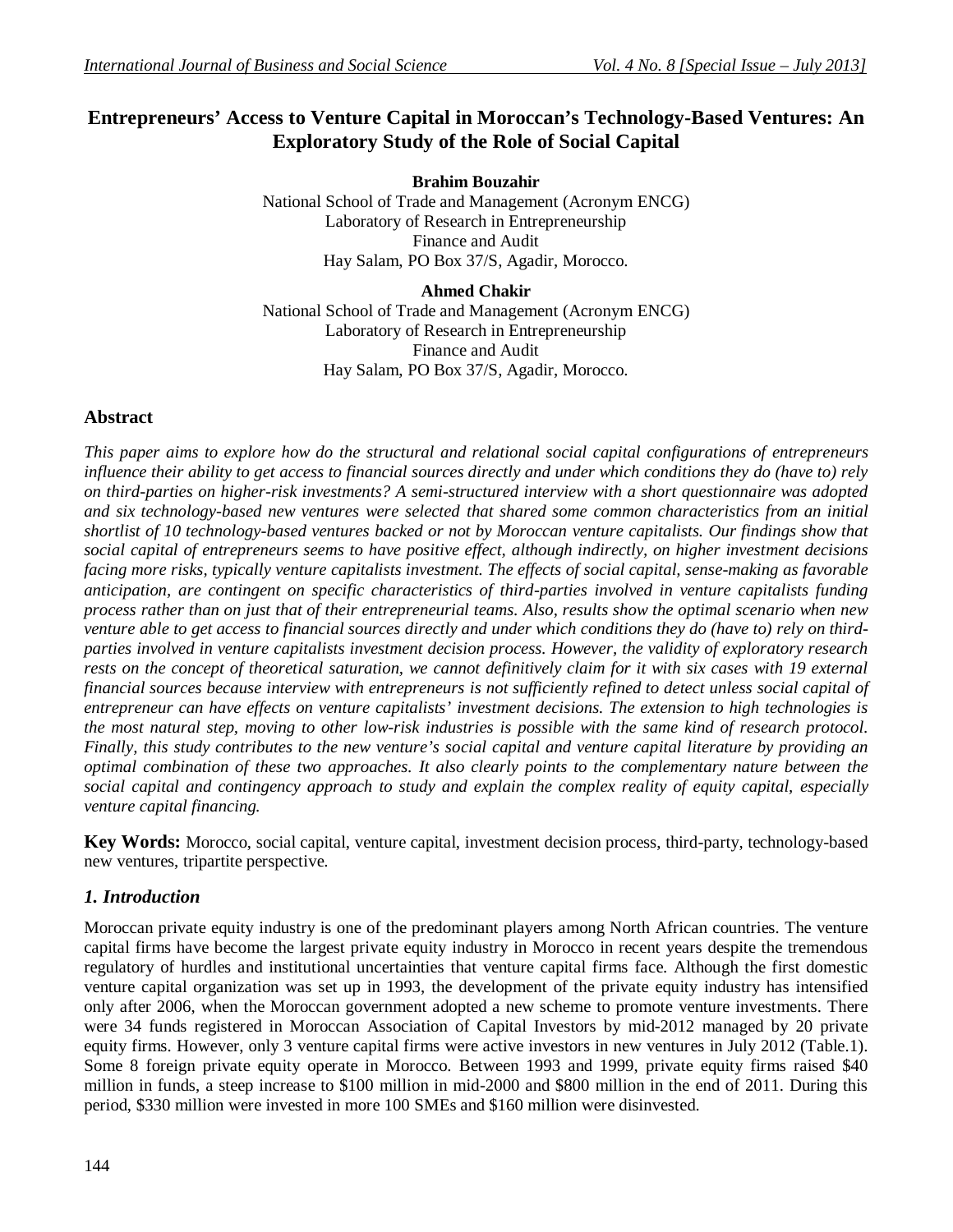|                                    | <b>Investment policy</b> | Location             | <b>Funds in \$ US (Million)</b> |
|------------------------------------|--------------------------|----------------------|---------------------------------|
| Financed by governments            | All industries           | Casablanca and Oujda | 30-40                           |
| Financed by private individuals    | All industries           | Casablanca           | >20                             |
| Financed by public companies       | All industries           | Casablanca           | 262-300                         |
| Financed by financial institutions | All industries           | Casablanca           | >330                            |
| Foreign                            | All industries           | Casablanca and Rabat | >350                            |

## *Table.1. Private Equity Firms in Morocco*

*Note. Funds dedicated to Moroccan Association of Capital Investors*

The financing of new venture is important because they represent an increasingly important source of new job opportunities. These types of ventures often face the problems of the liability of newness (Stinchcombe 1965) and opacity in terms of available information (Chua et al. 2011) due to the fact that the entrepreneurs in these types of ventures lack tangible assets and cannot rely on customers or large budgets to gain access and acquire initial resources. Debt financing is usually not an option (Denis 2004). Consequently, entrepreneurs tend to rely on other sources of outside equity capital such as a Venture Capital (VC) funds, angel investors and corporate investors. Since what works for large firms may not work for new ventures, there is a need for separate research on new venture equity capital. This study addresses that need.

The specificities of new ventures are often reinforcing the traditional problems of information asymmetry with external financial sources (e.g., Hall and Hofer 1993). One way to solve these problems and uncertainty of equity capital surrounding technology-based ventures regarding, the market, the technology and the organization for new ventures appear to be the use of their social capital with potential investors. However, new ventures will not yet have developed the required organizational social capital. Therefore, entrepreneurs must either use their personal social capital (Bosse 2009, Petersen and Rajan 1994, Uzzi 1999) or, if personal social capital is lacking or insufficient, make use of other actors' social capital (e.g., Arregle et al. 2007).Although, research under the rubric of "social networks" and "social capital" has largely sought to understand how attributes of an actor's social ties are most conducive to the realization of the actor's goals and objectives (Adler and Kwon 2002) and how actor's social ties increases a venture's ability to access valuable and reliable external (financial) resources (e.g., Aldrich and Fiol 1986, Chua et al. 2011, Jenssen 2001, Omri and Frikha 2012).

Indeed, currently available literature reviews reveal that researchers have adopted multiple theoretical approaches on the role of direct and indirect networks in entrepreneurial process (e.g., Groen 2005, Groen et al. 2008). Early research in new venture financing has studied how the dyadic network relationship between the new venture and VCs and triadic relationship through third-parties (Batjargal and Liu 2004, Batjargal 2007, Shane and Cable 2002) increases the venture's ability to acquire equity capital. Additionally, research on the process of VCs has established that a trusted third-party play an influential role in a VCs' deal flow (Fried and Hisrich 1994, Tyebjee and Bruno 1984a) and in a VCs' due diligence process (Batjargal 2007, Fiet 1995). Although it is also clear that this body of literature is fragmented in a number of ways, significant gaps still exist, specifically on the role that social capital structural and relational configurations play for new venture in both the identification of opportunities, and the acquisition of financial resources and, the specific characteristics of actors involved rather than on just that of its entrepreneurial teams which have received little attention.

In this research paper, most of the actors' characteristics affecting the financing technology-based of new venture by VCs have been investigated. Furthermore, the primary purpose of this paper is to propose a theoretical explanation of social capital perspective of technology-based new ventures in accessing equity capital and the way this approach moderated by multiple characteristics of actors involved on the investment decision process of VCs (contingency approach). Using a tripartite perspective, our research is designed to propose a conceptual framework for equity capital acquisition. From the literature, we elaborate hypothesizes and then we explore their validities with empirical case studies. Consequently, we propose that social capital configurations are not similar in their effect, but rather vary with the specific characteristics within the entrepreneurial teams and those related to the actors involved such as third-parties (e.g., VC consultant, technology specialist, friend ...) on VCs investment decisions process.The structure of the paper is the following. Based on the academic and professional literature, we started by a short literature review on the role of social capital in entrepreneurship finance and VC literature in the identification of opportunities and the acquisition of external financial resources.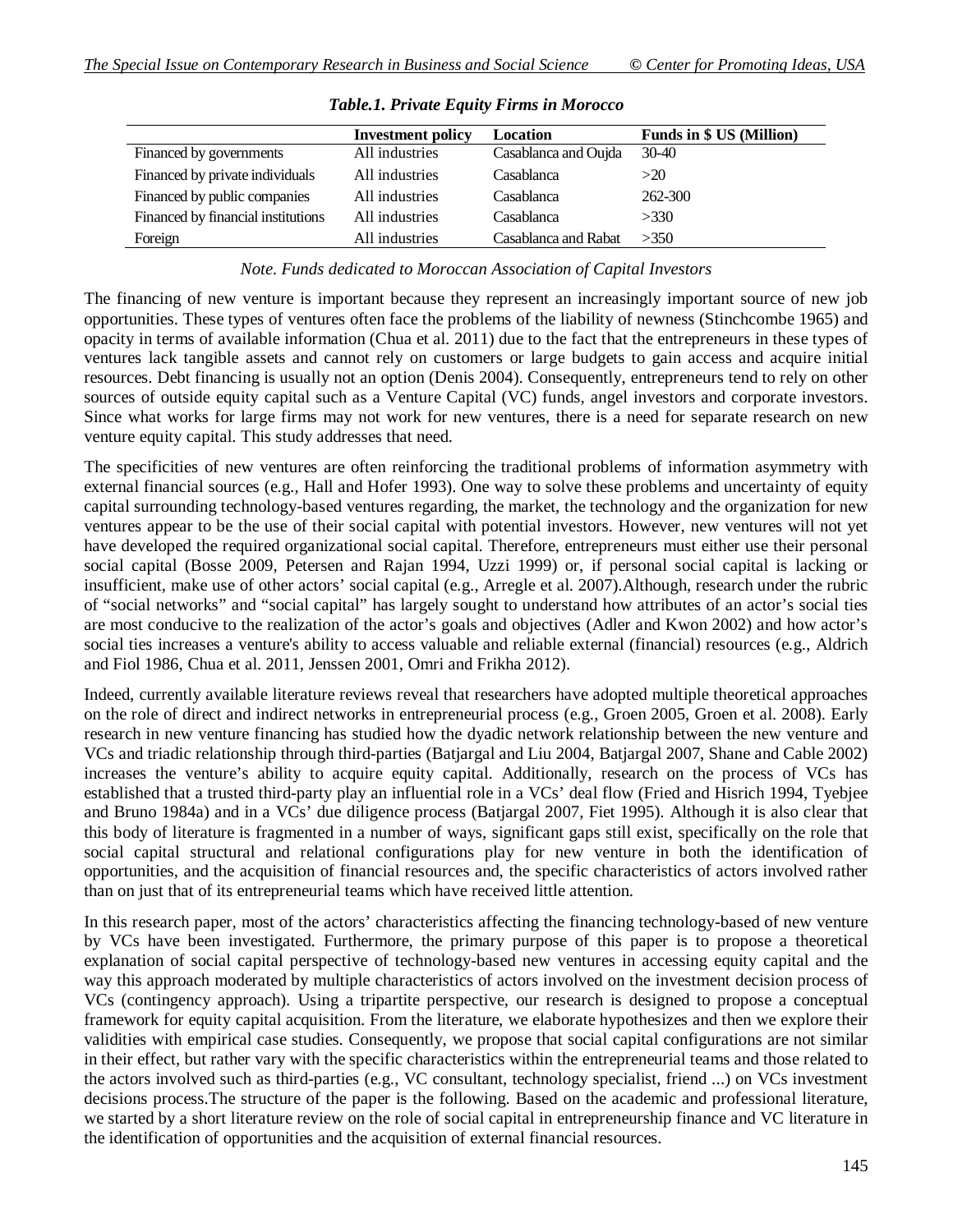Firstly, we use a tripartite perspective on acquisition equity capital by new ventures. Secondly, we use a contingency approach regarding the specific characteristics of the actors involved on VCs investment decisions process that influence the efficiency and effectiveness in which entrepreneurial teams can tap into their social capital and, thus act as important moderators of structural and relational social capital configurations. Subsequently, we review the related literature to develop testable hypotheses for each approach. Thirdly, we introduce case studies in six technology-based ventures. Then, we devote the last part to the analysis of the results. Finally, we discuss the results and emphasize conclusions.

## *2. Theoretical Framework*

The acquisition of equity capital is one of the crucial steps in any starting up and early stage expansion of many high-risk businesses with high-growth potential. New ventures entrepreneurs often have difficulties to access and obtain external (financial) resources, particularly on higher investment decisions facing more risks related to deal technological, market and organizational uncertainty (e.g., Aldrich and Fiol 1994, Sorenson and Stuart 2001), typically VCs investments. Because entrepreneurs do not generally have traditional means like large established ventures, both with a strong reputation, past references, a bundle of contracts giving greater visibility and medium term capacity easy to mobilize internal and external resources.

The specificities of new ventures often reinforce the traditional asymmetric information problems between entrepreneurs and investors (Hall and Hofer 1993). Because entrepreneurs possess information about themselves and their ventures that investors do not have (Amit et al. 1990, Barry 1994, Gompers and Paul 1995). Several solutions to these problems can be helpful to large established firms but new ventures tend to have to rely on their social capital or "borrow" other actors' social capital in the identification of financial opportunities/resources and in the access to financial resource partners (e.g., Arregle et al. 2007, Bosse 2009).

The organizational theorists have generally proposed that seed-stage investors rely on social relationships to identify and to select which ventures to fund (Venkataraman 1997). In this perspective, researchers found that direct and indirect ties between entrepreneurs and VCs have main effects on investment decisions of investors due to the information transfer benefits that ties generate (Shane and Cable 2002, Shane and Stuart 2002). In addition, Batjargal and Liu (2004) found that strong ties between entrepreneurs and VCs have significant direct effects on investment decisions. Moreover, prior research has revealed the differences in the number of deals that come to VCs through third-parties recommendations (Shane and Stuart 2002, Sheng and Miao 2003, Wells 1974, Tyebjee and Bruno 1984a). However, less attention has been paid to the exact characteristics that make these third-parties most successful in VCs investment decisions process. This is a shortcoming in the literature because many entrepreneurs fail to get the attention of VCs in very early-stage. As a result, new venture has two options, direct access or indirect access in the identification of financial opportunities and the access to financial sources.

Today, prior research on the role of social capital in one part of the VCs investment decision process has provided mixed results of the most effective social capital configurations of actors involved that increase the venture's ability to acquire financial resources. However, some shortcomings can be identified. First of all, the current researches have paid little attention to the specific structural and relational social capital configurations between actors involved on VCs investment decisions process that could increase new venture' abilities to access to financial resource partners and to obtain equity capital (Lockett et al. 2006, Batjargal 2007, Shane and Stuart 2002). Secondly, when are ventures able to get access to financial sources directly and under which conditions do they (have to) rely on third-parties? Finally, is the value that entrepreneurial teams derive from their social capital configurations contingent on characteristics of actors involved in various stages of VCs investment decisions? These questions have received little attention (Batjargal 2007, Fiet 1995, Maula 2001).

After this short review of the literature, firstly we develop the value of social capital perspective and secondly, we study the contingency approach on the identification of financial resources opportunities and equity capital acquisition. Subsequently, we review the related literature to develop explorative hypotheses for each perspective.

## *2.1. Social Capital and Equity Capital Acquisition*

New ventures are a strategic challenge for any country. To start and develop a venture, entrepreneur needs others, advice, experiences and market opportunities they present. This is by weaving social capital and establishing connections with environment (Boyd 1990).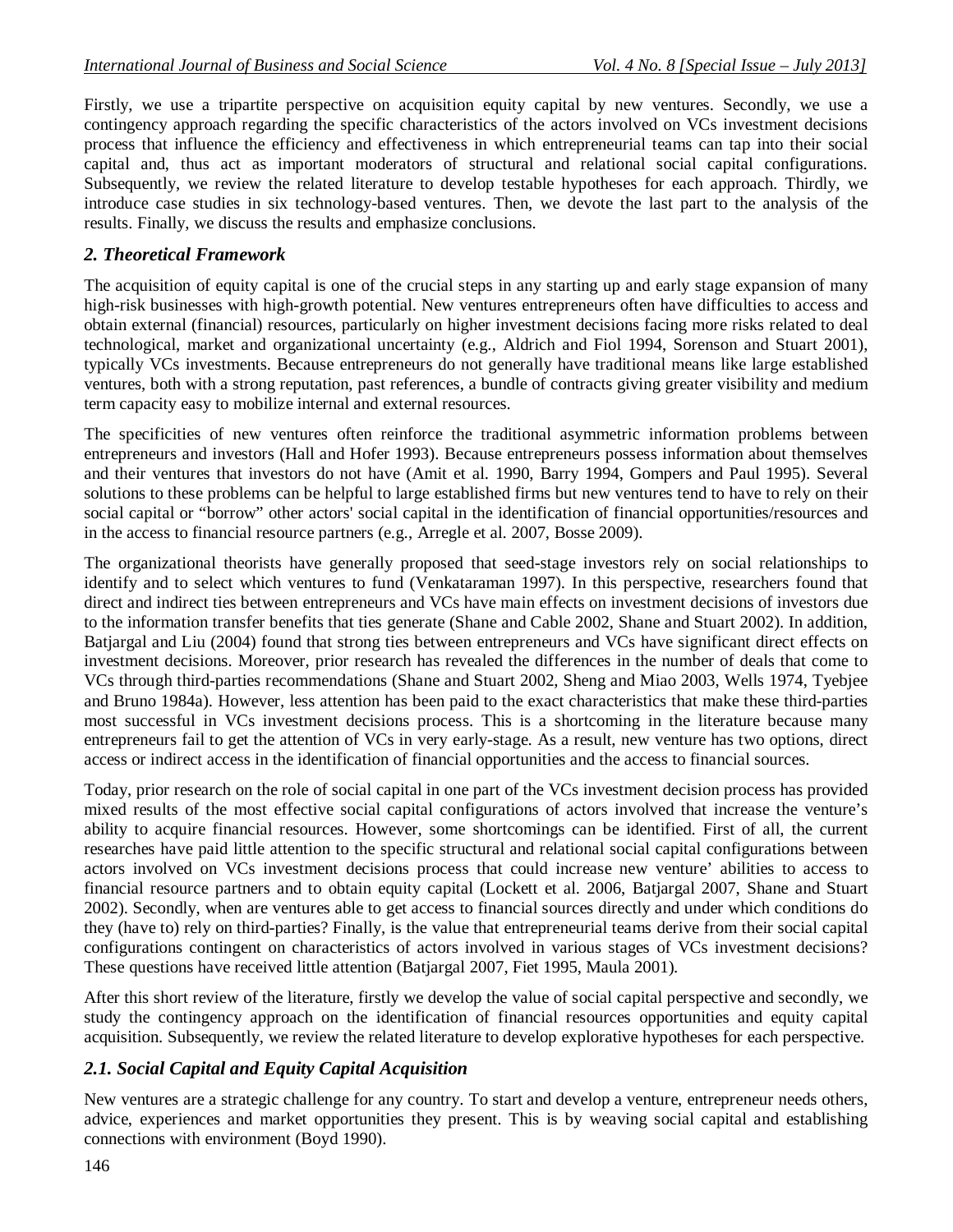Because entrepreneurs well embedded in networks can gain advantages and valuable external resources in a timely manner that can help the venture to overcome the 'liabilities of newness' problems (Stinchcombe 1965). Since previous studies have provided mixed results on the optimal structural and relational social capital in equity capital acquisition; we turn to one of the central discussions between Burt vs. Coleman views on the mechanisms that foster optimal social capital configurations. On the one hand, there Burt (1982, 1992, 1997, 2005) who claims that optimal network value is created in certain positional network configurations. However, the structural hole theory's Burt predicts that resources flowing through the entrepreneurial team's network is less likely to be redundant, more likely to be novel and more likely to be made available faster if network contacts are themselves not connected to each other. On the other hand, the dense argument's (Coleman 1972, 1988, 1990) describes the redundancy among actors in the external network of the venture. Network density is defined as the extent to which the focal actor's network contacts are themselves connected to each other. This type of networks can provide reputational effects and continuity in access to external resources and may facilitate trust among the people in the network (Coleman 1990) and improves communication (Hansen 1999).

According to Burt (1992), entrepreneur can find potentially profitable opportunities through establishing ties between previously unlinked networks. Thus, sparse networks with few links among contacts are important for discovering opportunities (Burt 1992) and gaining access to resources (McEvily and Zaheer 1999) before others do (Burt 2004). The new ventures that have networks 'rich in structural holes' may be filled with more new information and resources than firms that have fewer 'structural holes'. In contrast, Coleman argues that the quality of information is higher in 'densely' connected networks since the penalty for false and incomplete information is higher. While redundant contacts are then crucial to having continued access to certain resources and persuade external financial sources to invest in venture (Steier and Greenwood 2000, Uzzi 1999);

The 'closure' and 'structural hole' arguments have divergent view on the role of redundancy in external networks in the financial resource identification opportunities. Since Burt stresses the value of the diversity of information and Coleman focuses on the importance of reliability of information, the following rivaling hypotheses, which we refer to as hypothesis.1a 'Burt' and hypothesis.1b 'Coleman' are formulated:

*H.1a*. The probability of new ventures to identify financial resource partners increases with external networks rich in structural holes.

*H.1b.* The probability of new ventures to identify financial resource partners increases with dense external networks.

The second tension is regarding the type of contacts that refers to the effectiveness of weak vs. strong ties (Granovetter 1973, 1974, 1992) vs. Burt' arguments). Indeed, after having identified the financial options and financial resource partners, the new venture has to get access to them. In doing so, we claim that this can be done in two ways: directly or through a third-party. When a new venture accesses to the financial sources directly, Burt claims that an existing tie between the new venture and the financial sources is not needed. Weak ties are essential to recognizing new information (Hansen 1999) and identifying and exploiting opportunities (Aldrich and Fiol 1986). Moreover, Batjargal (2007) found evidence in his study that weak ties were positively related to the revenue growth of Russian entrepreneurs. To fulfill the information function, Burt argues that weak ties are most effective in providing information when accessing these actors for a financial request. Since a new venture has limited resources, having many weak ties would be the optimal strategy to get access to a diversity of information on financial opportunities.

In contrast, Coleman argues that weak ties are important to get access to novel information (Granovetter 1974) but when this novel information is based on complex information and reliable resources, strong ties are more appropriate to transfer that information (Hansen 1999). Though a strong tie may hinder the search for novel information, but it seems to be more effective in generating trust between actors and emotional closeness (Granovetter 1992). Therefore, he argues that existing strong ties with financial sources are necessary when accessing these actors for a financial request. In research on the financing of entrepreneurial firms, Uzzi (1999) found evidence that strong ties were beneficial in getting attractive loans. In addition, regarding university-based start-ups, Shane and Stuart (2002) suggest that when a new venture's founding had an existing relationship with a VCs that pre-dated when the spin-off was founded, the chances of failure were about 70% lower. Consequently, our hypothesis can be formulated as follows: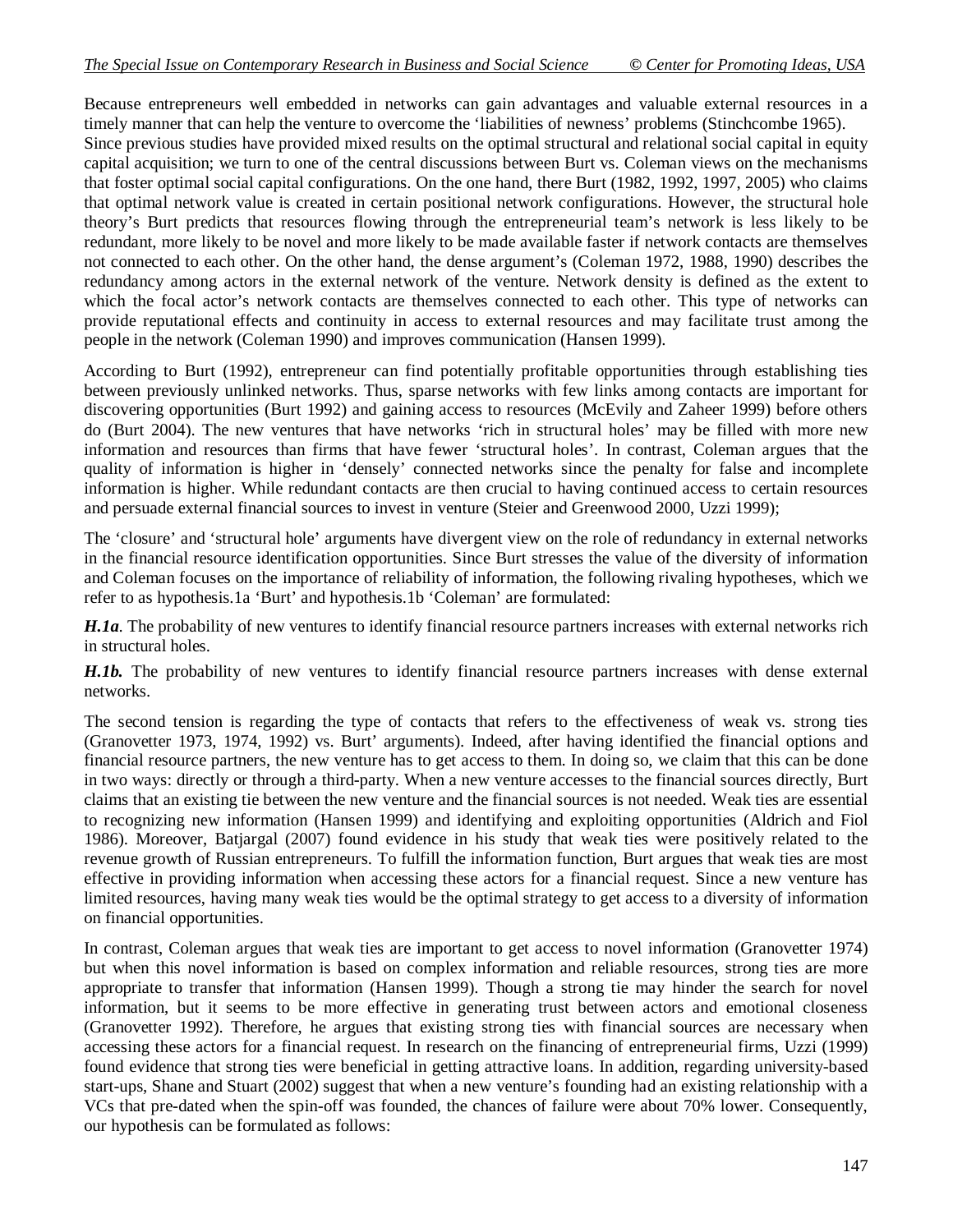*H.2a.* When new ventures have direct access to financial resource partners, the probability of obtaining equity capital increases with the existence of prior weak ties.

*H.2a.* When new ventures have direct access to financial resource partners, the probability of obtaining equity capital increases with the existence of prior strong ties.

The second option for accessing to the financial resource partners is that, instead of strong or weak ties, when new ventures use third-parties for a financial request. A third-party is defined as an independent contact trustworthiness who is explicitly involved in connecting the venture to financial sources. This trustworthy contact may provide information about qualified entrepreneurs that the decision maker finds hard to observe, such as competence. It helps to screen out unqualified individuals (Fernandez and Weinberg. 1997), increases odds of obtaining equity capital for entrepreneurs by filtering, matching, and trust benefits that mitigate social risks in decisions (Batjargal and Liu 2004) and reduces search and identification costs at the screening stage (Burt 1992, Fernandez and Castilla 2001). Therefore, third-parties are likely to regard highly those teams whom they choose to recommend strongly because they see this as a fulfillment of their social obligations such as meeting their friends' expectations (Shane and Cable 2002).

According to the pure logic of Burt, the access to financial resources partners through a third- party, will be more effective with the existence of prior weak ties. However, Batjargal (2003) support the ambiguous outcome of the strength of ties may also explain why some studies have not been conclusive. Batjargal (2007) support the strong tie claim of Coleman, founding that strong ties are more often activated as referrals source as well. Other studies have discussed the relational dimension not in terms of strength of tie but in proxies such as specific links: partnerships and sponsorship-based (Choonwoo et al. 2001) or direct and indirect ties (Shane and Stuart 2002). Hence, third-party is likely to be more effective when their sources are weakly tied (Burt's view) or strongly tied (Coleman's view) to the new venture. More formally:

*H.3a.* When new ventures use third-parties to access financial resource partners, the probability of third-party will be successful in obtaining equity capital, if new venture and third party are weakly tied.

*H.3b*. When new ventures use third-parties to access financial resource partners, the probability of third-party will be successful in obtaining equity capital, if new venture and third-party are strongly tied.

### *2.2. A Contingency Approach and Equity Capital Acquisition*

While entrepreneurs' social capital provide access to financial resources, the specific structural and relational configurations between actors involved will depend on whether entrepreneurial team and third-party characteristics enable their members to take advantage of these resources effectively and efficiently on various stages of VCs investment decisions.

In previous research on entrepreneurship, several authors have found that more prior experience contributes to the ability of entrepreneur(s) to spot new opportunities (e.g., Shane 2000) and to access to external (financial) resources (e.g., Campbell 1992, Shepherd et al. 2000) and more management and prior start-up experience of entrepreneur(s) are more often funded (e.g., Hall and Hofer 1993, Zacharakis and Meyer 1998). However, several authors consistently show that for VCs' evaluation of deal, criteria related to entrepreneurial team characteristics are predominant (Hall and Hofer 1993, Muzyka et al. 1996, Zacharakis and Meyer 1998). Moreover, many authors have shown that several attributes influence the likelihood of obtaining equity capital. Venture age is associated with obtaining external equity capital (MacMillan et al. 1985, Hall and Hofer 1993) as are the founders' work experience and industry specific experience (Hustedde and Pulver 1992) and as founders that have started businesses in the past (Beckman et al. 2007, Cohen and Dean 2005, Franke et al. 2006, Zhang 2007).

In this paper, we hypothesize that the technical aspects of a venture project (product/service/technology, market and financial considerations) have been assessed as strong, we are challenging the underlying assumptions that management (strategy, marketing, finances, HR...), technical/ technological, start-up experience, reputation, cohesion within the entrepreneurial team and also economic characteristics (financial need, ability to access financing) influence the effectiveness of social capital configurations of entrepreneurs in the identification of financial resources opportunities and in the successful acquisition of equity capital.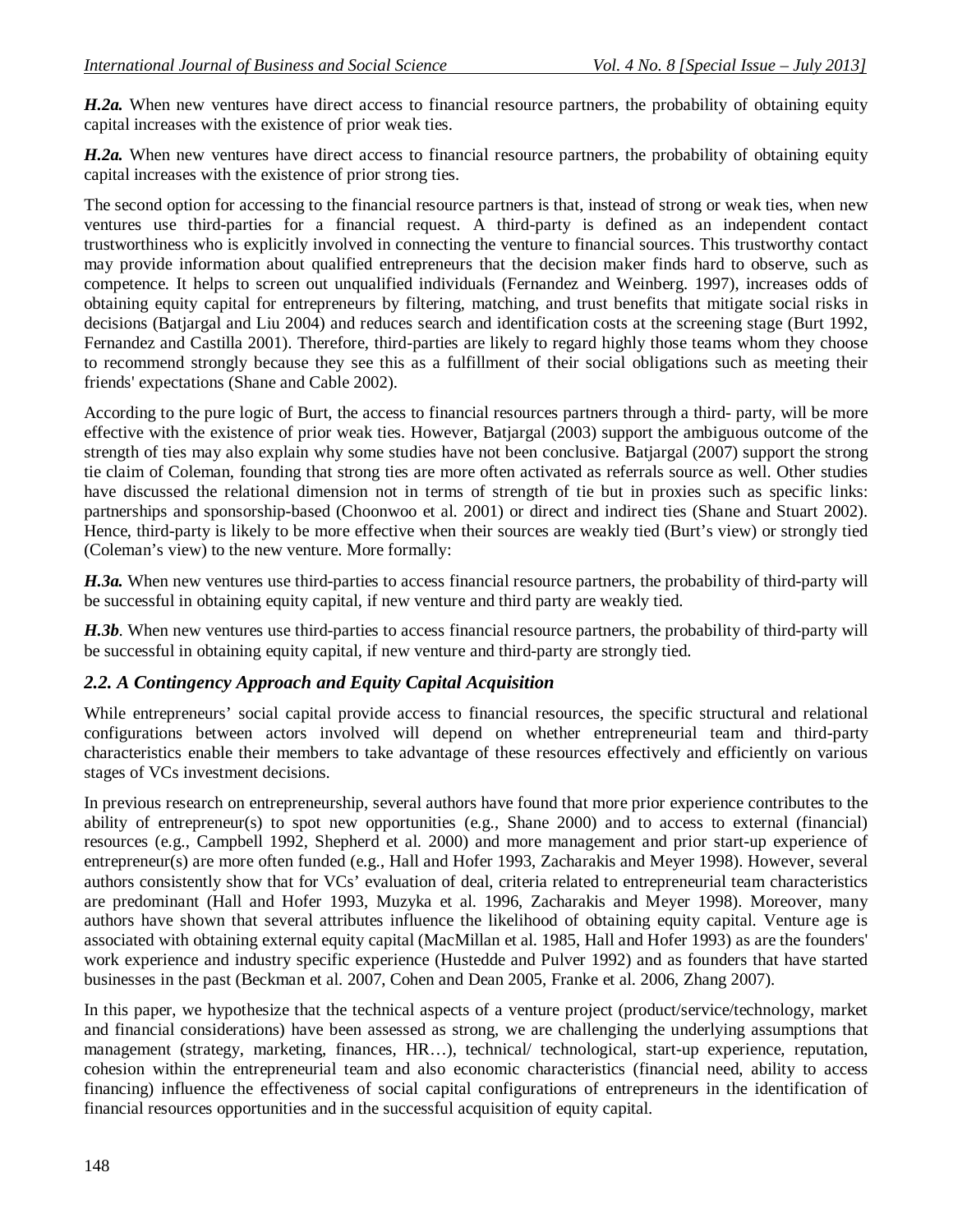Thus act as important moderators of social capital on VCs investment decisions process. The hypothesis that we explore in this regard is as follows:

H*.4a*. Social capital configurations are more likely to be effective associated with equity capital acquisition for new venture with greater characteristics within the entrepreneurial team.

As stated in the review of the literature, it is a common practice in the private equity industry for entrepreneur(s) and VCs to get connected through third-parties who recommend founders and investors to each other (Shane and Stuart 2002). Furthermore, in the entrepreneurship context, several research have implicitly claimed that the success mentoring during entrepreneurial firm's process will depend on whether the characteristics of third organization (e.g., incubators and business consultants) such as expertise industry of venture and functional and business background that enable venture to access reliable and critical resources. While higher uncertainty between entrepreneurial teams and investors lead new venture to use third-party in accessing and raising (financial) resources, the effectiveness of contact trustworthiness will depend on whether third-party characteristics enable team members to access reliable and critical resources. Indeed, the role that third-party can play in funding venture, has been widely acknowledged in entrepreneurial finance literature, but the specific characteristics that make one third-party recommendations more successful than another have received little attention. In corporate finance, for example, studies on financing focus on the Initial Public Offering (IPO) have showed how firms with prominent strategic alliance partners and organizational equity investors go to IPO faster and have higher valuations than firms that lack those connections (Stuart et al. 1999). According to Chang (2004) the reputation of VCs and strategic alliance partners lead to shorter times to IPO. In addition, many consultants and corporate finance brokers work on a fee basis and get paid when a proposition gets funded. For this purpose, the third-party can have an ownership-stake in the new venture; it can also have a short term economic interest when a proposition gets funded.

In highly uncertain environments, especially private equity, trusted third-party is a key necessary element that lead to greater pools of actors (Fernandez et al. 2000 ), by facilitating matching which may be conducive serve as information filters about venture projects and ideas and as sources of advice including technology, preparation of the business plan, and places to seek funding. The filtering may reduce search and identification costs at the screening stage (Burt 1992, Fernandez and Castilla 2001). In summary, we propose that business and functional background, industry-specific expertise; reputation and financial and economic interest in the venture or in the fund characteristics within the third-party influence the effectiveness of its social capital configurations in accessing to financial resource partners and raising successfully equity capital, —when the entrepreneurial team would otherwise find very difficult to access and if their personal social capital is lacking or insufficient —thus act as important moderators of entrepreneurs social capital on VCs investment decisions process. More formally: H.4b. Social capital configurations are more likely to be effective associated with equity capital acquisition for new venture when third-party with greater characteristics is used.

## *3. Research Framework*

Based on the preceding arguments, the research framework with a triangle made up of the new venture, the financial resource partners and the other partner (third-party) for this study is presented in Figure 1. Figure.1. Research framework

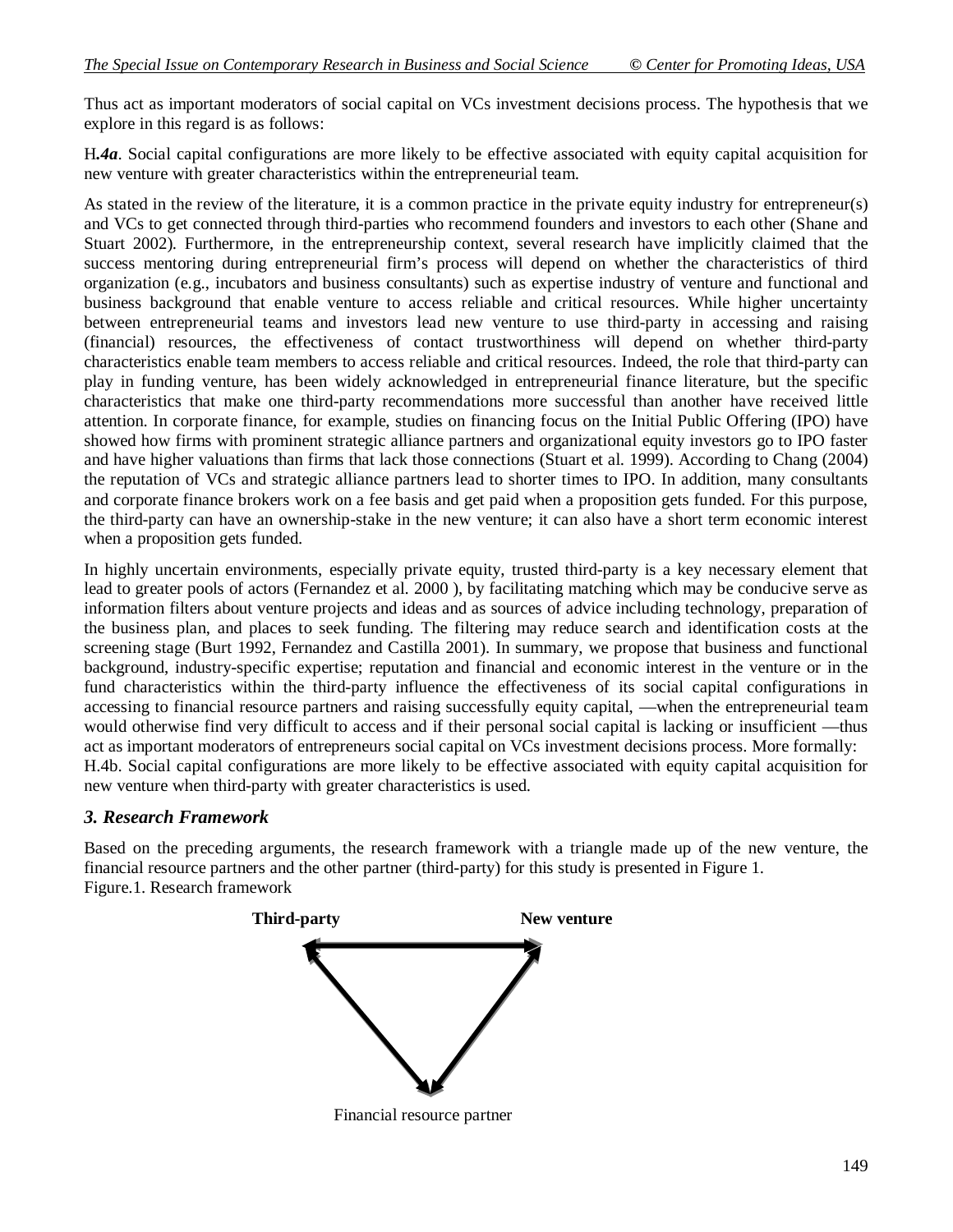## *3.1. Methodology*

Six technology-based new ventures were selected that shared some common characteristics from an initial shortlist of 10 Moroccan technology-based ventures backed or not by Moroccan VCs. In this study, we have a special interest in their first years because they are often considered as the archetype of the venture with a strong entrepreneurial spirit (Davidsson 1989). For each of these ventures, we had at least one introductive contact (at least one-hour open-ended interview with the founder/manager). Then, we used an additional short questionnaire, in order to score their positional network structure and the strength of relationships they had (1) to financial sources they mentioned during the interview; and (2) to third-party involved in getting the venture connected to a specific financial resource and (if so) who this trusted third-party was. The cases can then also be considered as 'typical cases' (Yin 2003). In table.2, a brief overview is provided of the data collected for each case; later in next subsection, we provide interviews and short questionnaire procedure.

|                     | <b>Case A</b> | <b>Case B</b> | <b>Case C</b> | <b>Case D</b> | <b>Case E</b> | <b>Case F</b> |
|---------------------|---------------|---------------|---------------|---------------|---------------|---------------|
| Interview with      |               |               |               |               |               |               |
| Short questionnaire | $\mathbf{X}$  | X             | $\mathbf{X}$  | $\mathbf{X}$  |               |               |
| ventures website    |               | X             | $\mathbf{X}$  | $\mathbf{X}$  |               |               |
| VC firms website    |               |               |               |               |               |               |

*Table.2. Summarizes the data collected for each case*

## *3.2. Case Studies*

Interviews: In addition to the venture and VCs firm websites, the entrepreneurs were interviewed in order to be able to ask specific questions about the (direct and indirect) role that social capital play in financing their ventures. As well as the focus on the new venture, the interviews were also conducted by asking firstly, about an entrepreneur's motivation to start a venture and importance of willingness to grow, and his goals and priorities for the venture. Secondly, questions about financial needs, financial raising and ownership stakes. Finally, we asked about entrepreneurial team education level, team cohesion, educational and business background (strategy, marketing, finances, HR…), educational, and technological background and start-up experience. Therefore, additional information was needed on the networks of opportunities and acquisition equity capital.

For example, entrepreneurs were asked when and how they identified and accessed the financial resource partners. We also asked them to indicate whether there was a third-party involved in getting the venture connected to a specific resource partners and (if so) who this third-party was. In addition, if entrepreneurs have addressed to the third-parties during financing process of venture, they were asked when and how they identified their thirdparties. Consequently, by asking the specific characteristics of successful third-parties involved in connection, meeting and valuation of new venture with financial resource partners. [Questionnaire: After the interview, the entrepreneurs were asked to fill in a short questionnaire to score their positional network structure and the strength of relationships they had to actors (finance sources and third-parties) mentioned during the interview]. Since we intend to extend the findings of this paper to a larger data set, we choose to use existing measures that are used to measure these network characteristics. For the positional part of the network, we used the name-generator technique (consistent with past studies e.g., Aldrich and Fiol 1986, Renzulli et al. 2000).

The name-generator asks entrepreneurs to mention five or less financial sources contacted. After that, we ask entrepreneurs specific questions about the third-parties they relied upon and discussed important issues with during the financing process. This tool was extended by asking the entrepreneurs to score how well these people know each other on a four-point scale. For the measurement of the relational social capital between actors, the assessment of 'tie strength' as proposed by Granovetter (1973) was used. Consequently, this research follows the initial measure of tie strength as proposed by Granovetter, who used the indicators of 'intimacy', 'frequency' and 'length of the contact'. Ranging from weak to strong, the indicator for intimacy is measured with the four categories 'not at all', 'very little', 'somehow 'and 'very well'. Frequency is measured on a four-point scale 'never spoken before', 'once per year, 'once per month' and 'once per week'. Finally, duration is measured in a similar trend as the number of years the relationship has existed. In our explorative study, we also tried to test the value of these three variables on the acquisition of equity capital.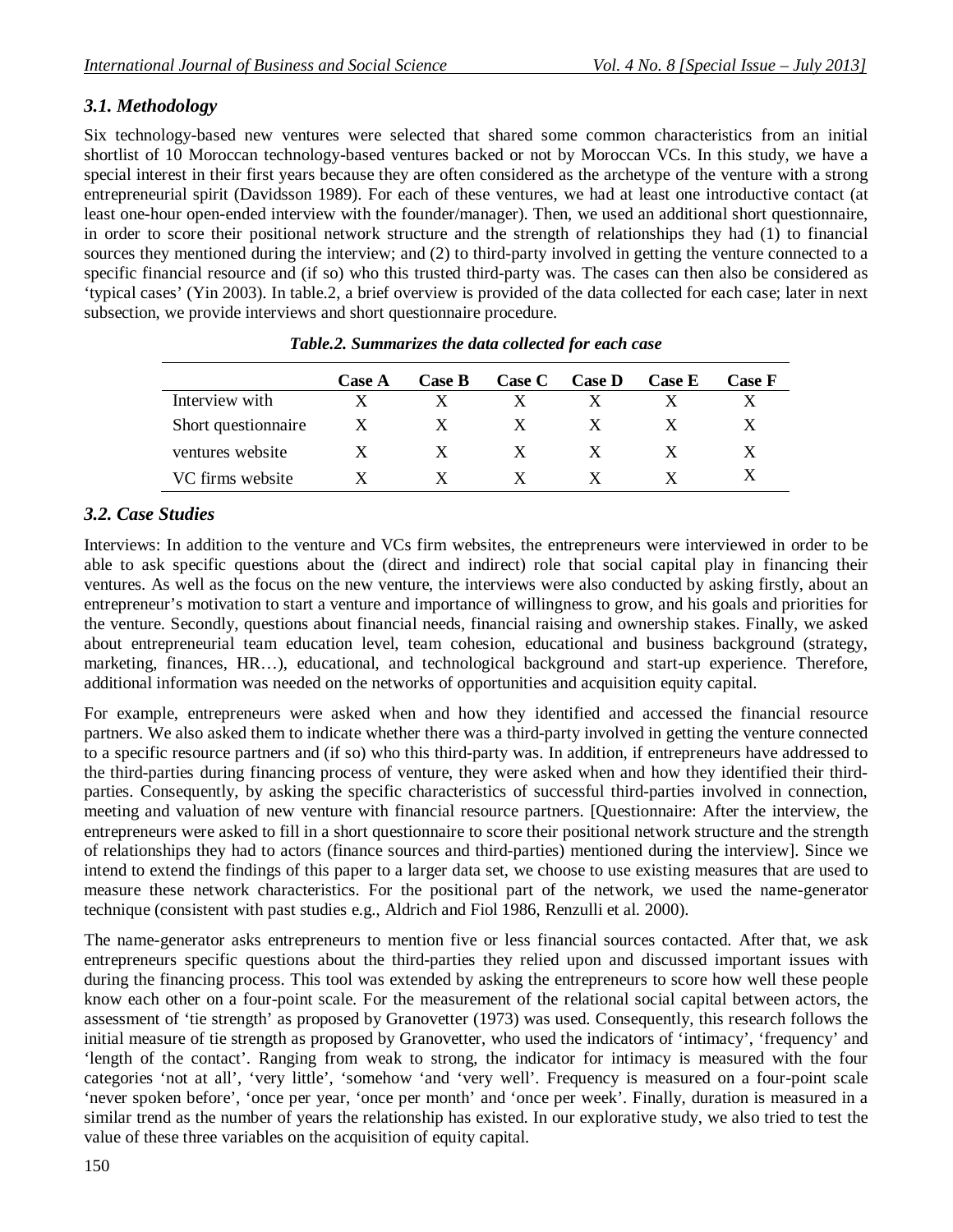According to Marsden and Campbell (1984) friendship ties a measure of closeness or intensity was the best indicator of strength, whereas frequency and duration were weaker predictors. In fact, it could be that intimacy is much more effective than length of the relationship. The assessment of the relevance of the different variables will enable us to select the most relevant variables for a quantitative study later.

## *4. Results and Analysis*

In this section, we focus first of all on the direct effect of structural social capital of entrepreneurs in the six cases, the most effective relational configurations and we analyze the most effective relational configurations of thirdparty on equity capital acquisition, especially, VC. Second, we focus on the contingent effect of social capital of entrepreneurs in accessing to financial resource partners and acquisition equity capital. The findings in the case studies are summarized in tables 3-15. Tables 5-15 can be found in the appendix.

## *3.3. Social Capital and Equity Capital Acquisition*

The network of Case B could be labeled as small, homogeneous and interconnected at the time of start-up. It is very dependent on its initial three finance sources interconnected for network development (see table.3 next page). Additionally, table.7 shows how B stills relies on a five strongly-tied third-parties involved on VCs process. Also, when looking at table.8, one can say that third-parties involved and finance sources are mainly strongly interconnected. When looking at the financial structure of Case C, one can see that they use three different finance sources (table.3), but C had difficulties in accessing to finance sources (three other finance sources contacted with entrepreneur alone without success to obtain funding). In fact, the entrepreneur wants to grow fast but he was not able to raise other financial sources beyond its direct initial contact. As table.9 shows how C stills relies on a three strongly-tied third-parties involved on VCs investment decisions process. The interconnectivity among external contact in Case C was scored as somehow and very well intimate (table.10). Case F had a similar situation to B and C. It is dependent on two external financial sources and third-parties that they are mainly strongly interconnected (see tables 15-16). In theoretical terms, C, B and F could be labeled as having a 'closure type of network' at the time of start-up.

In contrast, the network structure of Case A could be described as bigger and more diverse when compared to the other case studies. In a theoretical sense, we would label their networks as 'structural hole' networks because entrepreneurial team in Case A was able to identify financial opportunities and to access to financial resource partners directly without using third-parties. As table 5 shows how entrepreneurial team stills relies on weaklytied third-parties involved in VCs investment decisions process, especially on evaluation phase'.

| <b>Cases</b> | <b>Finance</b><br>sources           | <b>Finance</b><br>success<br>(Yes<br>/N <sub>0</sub> | Access<br>options<br>(Direct/<br>Indirect) | Third-<br>party<br>involved<br>on<br>phase<br>origination |                     | Entrepreneurial team - Third-<br>party Ties |                               | Entrepreneurial team - Financial<br>resource partners Ties |                      |                               | Third-<br>$party -$<br><b>Financial</b><br>resource<br>partners<br><b>Ties</b> | Third-<br>party<br>success<br>Yes/No |
|--------------|-------------------------------------|------------------------------------------------------|--------------------------------------------|-----------------------------------------------------------|---------------------|---------------------------------------------|-------------------------------|------------------------------------------------------------|----------------------|-------------------------------|--------------------------------------------------------------------------------|--------------------------------------|
|              |                                     |                                                      |                                            |                                                           | Contact<br>Intimacy | Contact<br>Frequency                        | Contact<br>Length in<br>years | Contact<br>Intimacy                                        | Contact<br>Frequency | Contact<br>Length in<br>years | Contact<br>intimacy                                                            |                                      |
| Case A       | Venture<br>capital<br>(1)           | Yes                                                  | Direct<br>access                           | ***                                                       | ***                 | ***                                         | ***                           | ***                                                        | ***                  | ***                           | ***                                                                            | ***                                  |
|              | Venture<br>capital<br>(2)           | Yes                                                  | Direct<br>access                           | ***                                                       | ***                 | ***                                         | ***                           | ***                                                        | ***                  | ***                           | ***                                                                            | ***                                  |
|              | Govern<br>ment<br>program           | Yes                                                  | Direct<br>access                           | ***                                                       | ***                 | ***                                         | ***                           | ***                                                        | ***                  | ***                           | ***                                                                            | ***                                  |
|              | Other<br>governm<br>ent<br>program  | No                                                   | Direct<br>access                           | ***                                                       | ***                 | ***                                         | ***                           | ***                                                        | ***                  | ***                           | ***                                                                            | ***                                  |
|              | Entrepre<br>neurial<br>team<br>loan | Yes                                                  | ***                                        | ***                                                       | ***                 | ***                                         | ***                           | ***                                                        | ***                  | ***                           | ***                                                                            | ***                                  |

| Table.3. Direct and Indirect Access' Entrepreneurial teams to Financial Resource Partners |  |
|-------------------------------------------------------------------------------------------|--|
|-------------------------------------------------------------------------------------------|--|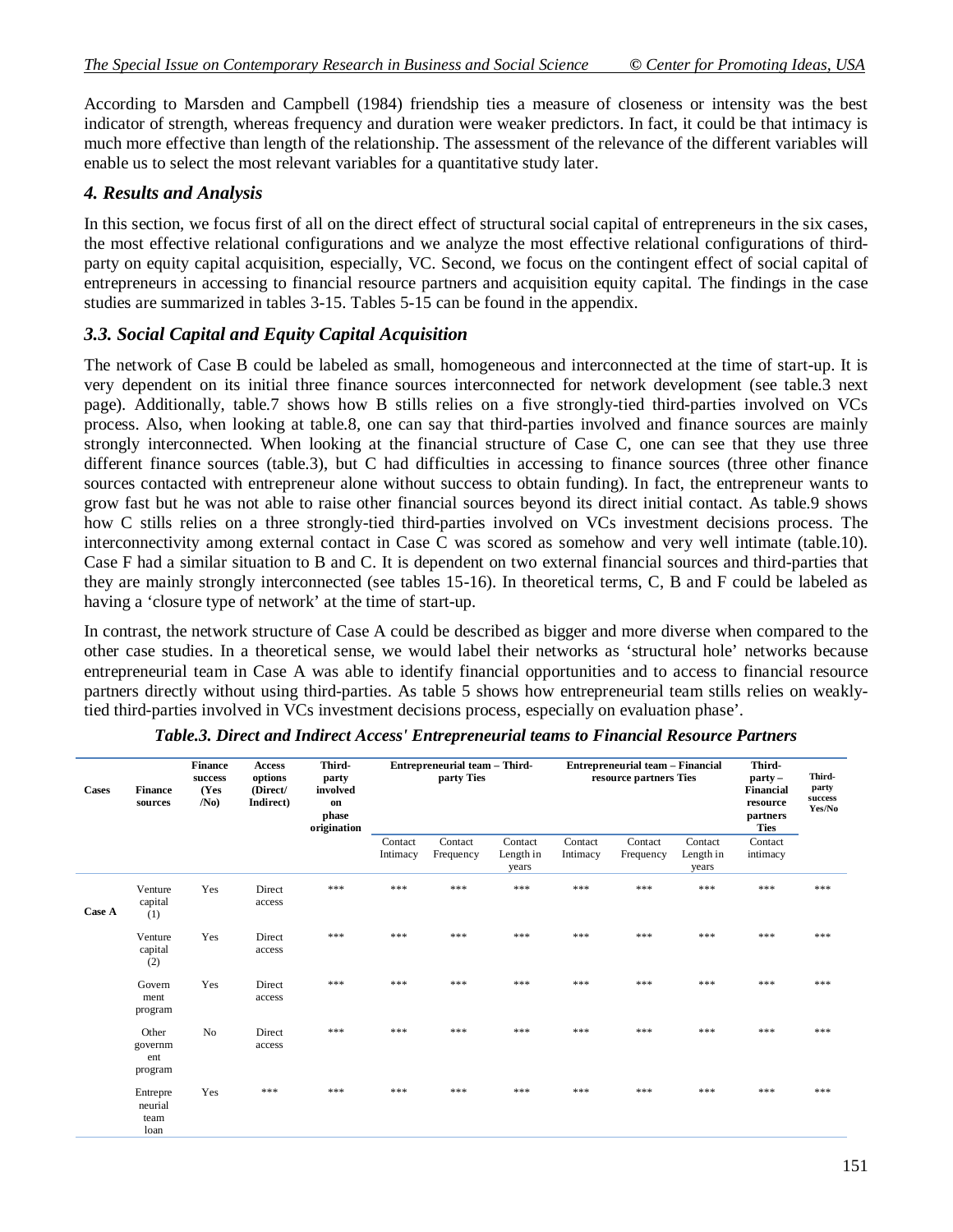|               |                                                         |     |                    | <b>International Journal of Business and Social Science</b> |                       |         |       |                       |         |           |           | Vol. 4 No. 8 [Special Issue - July 2013] |
|---------------|---------------------------------------------------------|-----|--------------------|-------------------------------------------------------------|-----------------------|---------|-------|-----------------------|---------|-----------|-----------|------------------------------------------|
| Case B        | Venture<br>Capital<br>(3)                               | No  | Direct<br>access   | $***$                                                       | $***$                 | ***     | $***$ | ***                   | ***     | ***       | ***       | $***$                                    |
|               | Informal<br>investor                                    | Yes | Indirect<br>access | Family                                                      | well                  | monthly | >7    | very<br>little        | yearly  | >2        | very well | yes                                      |
|               | Venture<br>capital<br>(1)                               | Yes | Indirect<br>access | Friend                                                      | very<br>well          | yearly  | >10   | $***$                 | ***     | ***       | very well | yes                                      |
|               | Entrepre<br>neurial<br>team<br>loan                     | Yes | $***$              | $***$                                                       | ***                   | ***     | $***$ | $***$                 | ***     | $***$     | ***       | $***$                                    |
|               | Venture<br>Capital(<br>1)                               | No  | Direct<br>access   | $***$                                                       | ***                   | ***     | $***$ | very<br>well          | yearly  | >1,6      | ***       | $***$                                    |
| Case C        | Venture<br>Capital<br>(2)                               | No  | Direct<br>access   | ***                                                         | $***$                 | ***     | $***$ | someho<br>W           | yearly  | >0, 5     | ***       | ***                                      |
|               | Informal<br>investor                                    | No  | Direct<br>access   | ***                                                         | ***                   | ***     | $***$ | very<br>little        | yearly  | $>0$ , 25 | ***       | ***                                      |
|               | Manager<br>at<br>compan<br>y                            | Yes | Indirect<br>access | Family                                                      | very<br>well          | monthly | >2,5  | very<br>well          | monthly | >10       | very well | yes                                      |
|               | Venture<br>Capital<br>(4)                               | Yes | Indirect<br>access | VC<br>Consultant                                            | someho<br>$\mathbf W$ | yearly  | >1    | very<br>little        | yearly  | >0,5      | very well | yes                                      |
|               | Personal<br>loan                                        | Yes | ***                | $***$                                                       | ***                   | ***     | $***$ | $***$                 | ***     | $***$     | ***       | $***$                                    |
| <b>Case D</b> | Venture<br>capital<br>(1)                               | Yes | Direct<br>access   | $***$                                                       | ***                   | ***     | $***$ | $***$                 | ***     | $***$     | ***       | $***$                                    |
|               | Govern<br>ment<br>program                               | Yes | Direct<br>access   | ***                                                         | $***$                 | ***     | ***   | $***$                 | ***     | $***$     | ***       | $***$                                    |
|               | Entrepre<br>neurial<br>team<br>loan                     | Yes | $***$              | ***                                                         | ***                   | ***     | $***$ | $***$                 | ***     | ***       | ***       | $***$                                    |
| Case E        | Venture<br>capital<br>(5)                               | No  | Direct<br>access   | ***                                                         | ***                   | ***     | $***$ | someho<br>$\mathbf W$ | monthly | >1        | ***       | $***$                                    |
|               | Venture<br>capital<br>(6)                               | No  | Direct<br>access   | ***                                                         | ***                   | ***     | $***$ | not at all            | monthly | >0,1      | ***       | ***                                      |
|               | Manager<br>$\operatorname{at}$<br>compan<br>$\mathbf y$ | Yes | Direct<br>access   | ***                                                         | ***                   | ***     | ***   | very<br>little        | yearly  | >3        | ***       | $***$                                    |
|               | Personal<br>loan                                        | yes | $***$              | $***$                                                       | $***$                 | ***     | $***$ | ***                   | ***     | $***$     | ***       | $***$                                    |
| Case F        | Innovati<br>$_{\rm on}$<br>Internati<br>onal<br>program | Yes | Direct<br>access   | $***$                                                       | $***$                 | ***     | $***$ | ***                   | ***     | $***$     | ***       | $***$                                    |
|               | Venture<br>capital<br>(2)                               | Yes | Indirect<br>access | Manager at<br>VC firm                                       | very<br>well          | monthly | >2    | someho<br>$\mathbf W$ | yearly  | >4        | very well | yes                                      |
|               | Entrepre<br>neurial<br>team<br>loan                     | Yes | $***$              | $***$                                                       | $***$                 | ***     | $***$ | ***                   | ***     | $***$     | ***       | $***$                                    |

Also, when looking at the interconnectivity among their external contact, one can see that just one external financial source who was strongly tied with other external contact's Case A and scored as very well intimate (table.6). Case D could be described as a similar situation to Case A (table.11).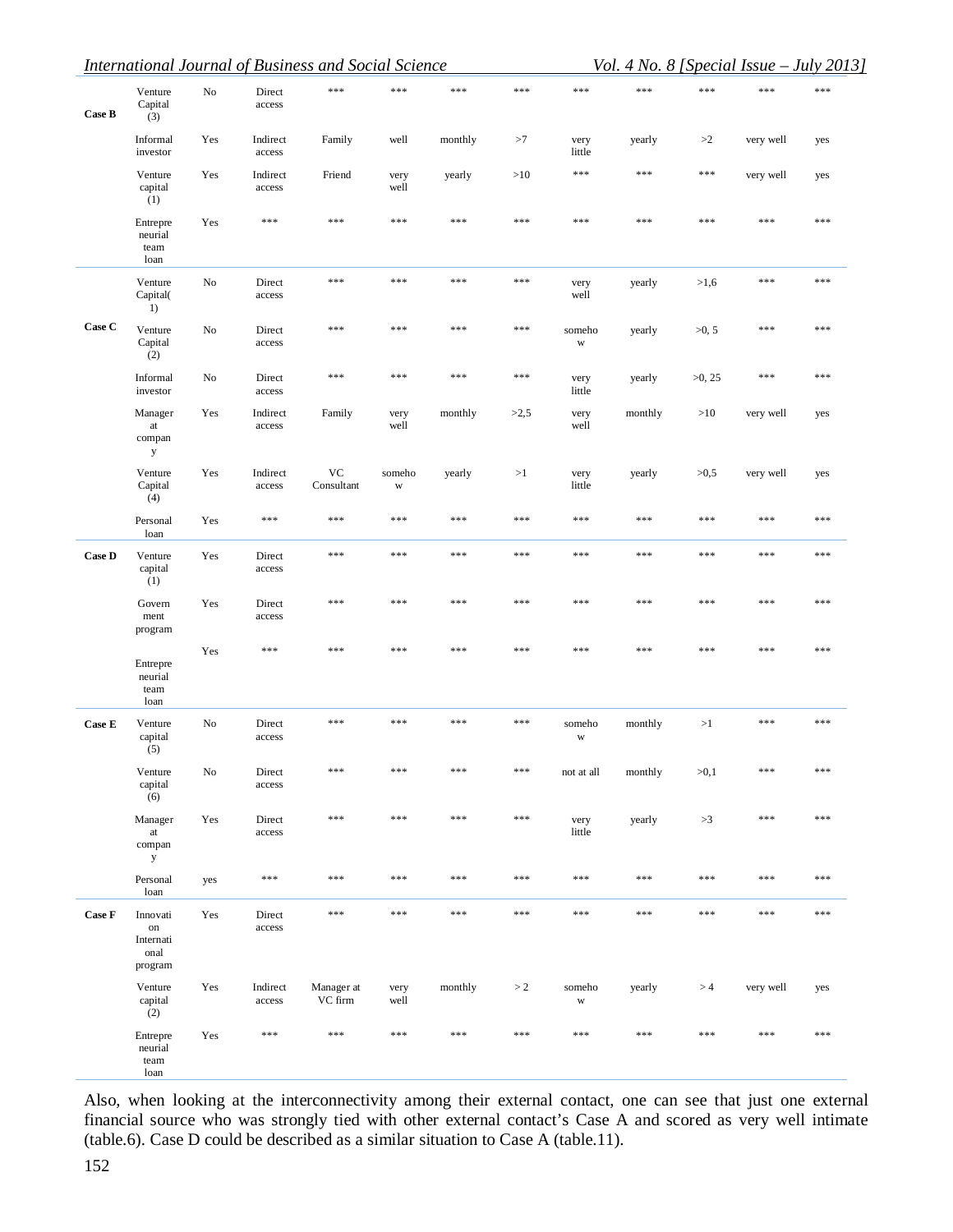However, as Case A, Case D has only the same two external financial sources (table.3) that they are strongly tied (table.12). The results also show that A and D were able to identify financial resource partners and to obtain equity capital directly without using third-parties (table.3). In Case E, the entrepreneur has only one external financial resource with his personal loan, this is not because he was not able to identify other financial opportunities but the entrepreneur does not want others. At start-up (2007), the entrepreneur in Case E had contacted more than five financial sources at the time of start-up, but he didn't find among these different financial sources specialized in his business (table.13-14). In conclusion, the two cases (A and D) spanning 'structural holes' are able to identify the financial resource partners directly without using third-parties (except case E, but this had another reason) than cases B, C and F which could be labeled as having a 'closed network'. Taking into account the exploratory nature of our study, results show that the hypothesis.H1a is more exploratory than the alternative hypothesis.H1b. Thus networks 'rich in structural holes' will be beneficial in the identification of equity capital, particularly VC.

After discussing our explorative results about structural sense of entrepreneurs' social capital, we will now discuss our results regarding relational sense. In fact, the unconnected venture has two options in access to financial resource partners, direct access or through third-party. In six cases of seven direct access cases (successful acquisition fund), financial resource partners did not know the entrepreneurs before they were contacted by entrepreneurial teams with a financial request (table.3). Among this, three for three events on direct access, VCs did not know entrepreneurial teams before. Arguably, the prior strong ties between entrepreneurial teams and financial resource partners are not needed in equity capital acquisition when new venture accesses directly. In summary, when new venture accesses directly to VCs, an existing tie with a financial request, a weak tie between new venture and financial resource partner will be sufficient to get successful equity financing.

Our exploratory finding confirms that Burt's logic (hypothesis H2a) seems to be more powerful than Coleman's logic (alternative hypothesis H2b) in the acquisition of equity capital directly. The last proposition concerns the most effective type of ties for the access and the acquisition of financial resources through third-parties. As analyzed above, three cases studies were largely dependent on third-parties. Among these cases studies, we found five events in which a third-party was used to access to financial resource partners (Table.3). Our results show that ties contacts with third-parties were scored as very well/well intimate and were quite frequent (once per week or once per month). The length of a relationship seems to play a minor role for a third-party. Therefore, when new ventures use third-party to access financial resource partners, the probability of third-party will be successful in obtaining equity capital if new venture and third-party are strongly tied. Therefore, we emphasize that hypothesis H3b will be more exploratory than alternative hypothesis H3a.

As we can develop on literature review, many currently available researches on entrepreneurial finance does not offer many insights into (1) how do the structure types and relational networks configurations influence entrepreneurial teams' abilities to identify and access to financial resource partners on higher-risk investments? (2) When are ventures able to get access to financial sources directly and under which conditions do they (have to) rely on third-parties? (3) Is the value that entrepreneurial teams derive from their type's social capital configurations contingent on characteristics of actors involved on the stages of VCs investment decisions? The next subsection poses the question about the relevance and salience of structure types and relational networks configurations on the identification and acquisition of financial opportunities/ resources in contingent situations that provide a better complete our understanding.

## *3.4. A Contingency Approach and Equity Capital Acquisition*

The present exploratory and cases-based study, first explored that the structure type of the network proxy by network 'structural holes' in which entrepreneurial teams are embedded, has a significant effect on identifying financial resource partners, especially, VCs. Our cases studies result in some insight on entrepreneurial team's characteristics, we found that the teams are characterized by diverse experiences difference of each venture. Arguably, the identification and the accessing equity capital by new venture is likely to depend on the characteristics of all actors involved rather than on just that of its entrepreneurial teams. In addition, and much more important, this study proposed that social capital configurations are not similar in their effect, but rather vary with management, start-up, technical/ technological experience, cohesion team, reputation, educational level of entrepreneurial team and also economic considerations (financial needs). In table.4 below summarizes the characteristics of A- F at start-up.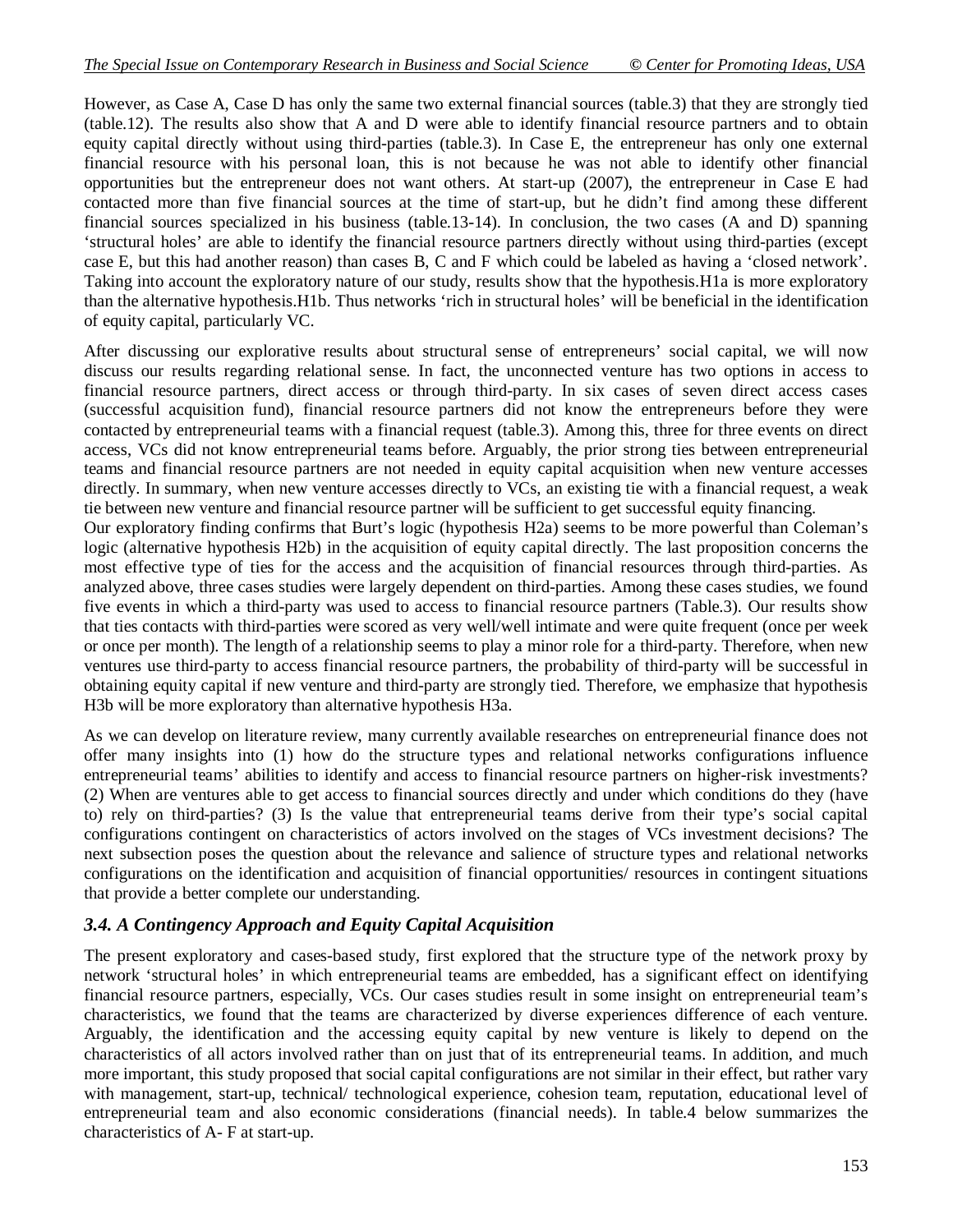Our finding on the main effect of social capital approach, firstly, in cases B, C and F, show that entrepreneur' external contacts (third-parties and finance sources) are connected to each venture and also to each other with a high level of inter-connectedness among all the contacts involved. Secondly, results suggest that weak ties seem to be more effective when new venture accesses directly to financial resource partners. As we can see in four events that entrepreneurs in case B and C were contacted directly for financial sources, even though knowing before they had difficulties to obtain successful equity capital. Secondly, results indicate that third-parties in cases A; D did not play an important role, especially on VCs' 'origination' and 'first meeting' phases than Case C and (even more so) B. Despite this analysis, there are differences on characteristics of entrepreneurial teams in each technology-based venture, for example, as table.4 shows, entrepreneur in case C had a mediocre management and start-up experience with extensive technical/ technological experience and higher educational level.

| <b>Attributes</b> | <b>Typical items</b>                     | <b>Case A</b> | <b>Case B</b> | Case C          | <b>Case D</b> | <b>Case E</b> | <b>Case F</b> |
|-------------------|------------------------------------------|---------------|---------------|-----------------|---------------|---------------|---------------|
|                   | - Team size                              | 3             | 3             |                 | 3             |               | 2             |
|                   | - Management experience: Educational     | $++$          |               |                 | $++$          |               | $\pm$         |
|                   | and business background (strategy,       |               |               |                 |               |               |               |
|                   | marketing, finances, HR)                 |               |               |                 |               |               |               |
|                   | - Technical/technological experience     | $^{++}$       | $^{++}$       | $\ddot{}$       | $^{+++}$      | $\,{}^+$      | $^{++}$       |
| <b>Cultural</b>   | - Start-up experience                    | $^{+}$        |               |                 | $+$           | $^{+}$        |               |
|                   | - Education level of the entrepreneur(s) | $^{+++}$      | $^{+++}$      | $^{+}$          | $^{+++}$      | $\ddot{}$     | $^{++}$       |
|                   | - Team cohesion                          | $^{+++}$      | $^{+++}$      |                 | $++$          |               | $^{++}$       |
|                   | - Positive attitude towards growth,      | $^{+}$        | $^{+}$        | $^{+}$          | $^{+}$        |               |               |
| <b>Strategic</b>  | growth as one specific objective         |               |               |                 |               |               |               |
|                   | - Market reputation of entrepreneur(s)   | $^{+}$        |               | $^{+}$          |               | $\pm$         | $^{+}$        |
|                   | - Level of investments needed            | $++$          | $^{++}$       | $^{+++}$        | $\hbox{ }$    | $+/-$         | $^{+}$        |
| <b>Economic</b>   | - Ability to access financing directly   | $^{+}$        |               | $^{+}$          | $^{+}$        | $^{+}$        | $^{+}$        |
|                   | - Dependence on third parties            | $^{+}$        |               |                 | $+$           | $^{+}$        |               |
| <b>Social</b>     | - SH/Closure (at Start-up)               | <b>SH</b>     | Closure       | Closure         | <b>SH</b>     | <b>SH</b>     | Closure       |
|                   | - Technology partners                    | $^{+}$        |               | $^{\mathrm{+}}$ | $\pm$         | $\pm$         |               |

### *Table.4 summarizes the characteristics of cases studies*

#### *SH=Structural holes*

Additionally, entrepreneurial team in case B had a great cohesion team but they had mediocre management experience (strategy, marketing, finances, HR…). Entrepreneurial team's characteristics in Case F are similar to case B. In contrast, entrepreneurial teams in Case A and D are characterized by a greater cohesion/ complimentary team with more educational and business background experience in management positions and in start-up before being part of the starters' team. In addition, they had worked in the market for a long time, they were able to increase building up a reputation. While the entrepreneur in case E had difficulties on the acquisition of equity capital at the time of start-up because he has another reason, after his first start-up, he quickly developed its skills and networks and spent time on establishing and maintaining contacts to create trust with larger partners (clients, suppliers, consultants and governments ). In conclusion, we interpret these results as strong support for our claim that the social capital configurations is more likely to be effective associated with equity capital acquisition for new venture with greater management (strategy, marketing, finances, HR…), technical/ technological, start-up experience, reputation, cohesion team and economic characteristics within the entrepreneurial teams (hypothesis.4a).

Therefore, as described above, for accessing and acquisition equity capital by new venture is likely to depend on the characteristics of all actors involved (e.g., third-parties, investors) rather than on just that of their entrepreneurial teams. We predict that the effectiveness of social capital into entrepreneurial team's external advice network would be particularly beneficial when the characteristics' third-parties are greater. In a strategic sense, the results show that third-parties are more important when accessing financial resource partners of higherrisk investments, typically VCs investments. For example, third-party seems to be more important to access to formal and informal investors, other companies and participation companies than to access a government grant. Second, in terms of economic considerations, third-party seems to be more important when the amounts invested are higher. In a cultural considerations sense, third-party is more important when the knowledge required for the investor is more complex when considering an investment. This last finding also supports the theoretical claim that third-party plays a more important role in technology-based ventures.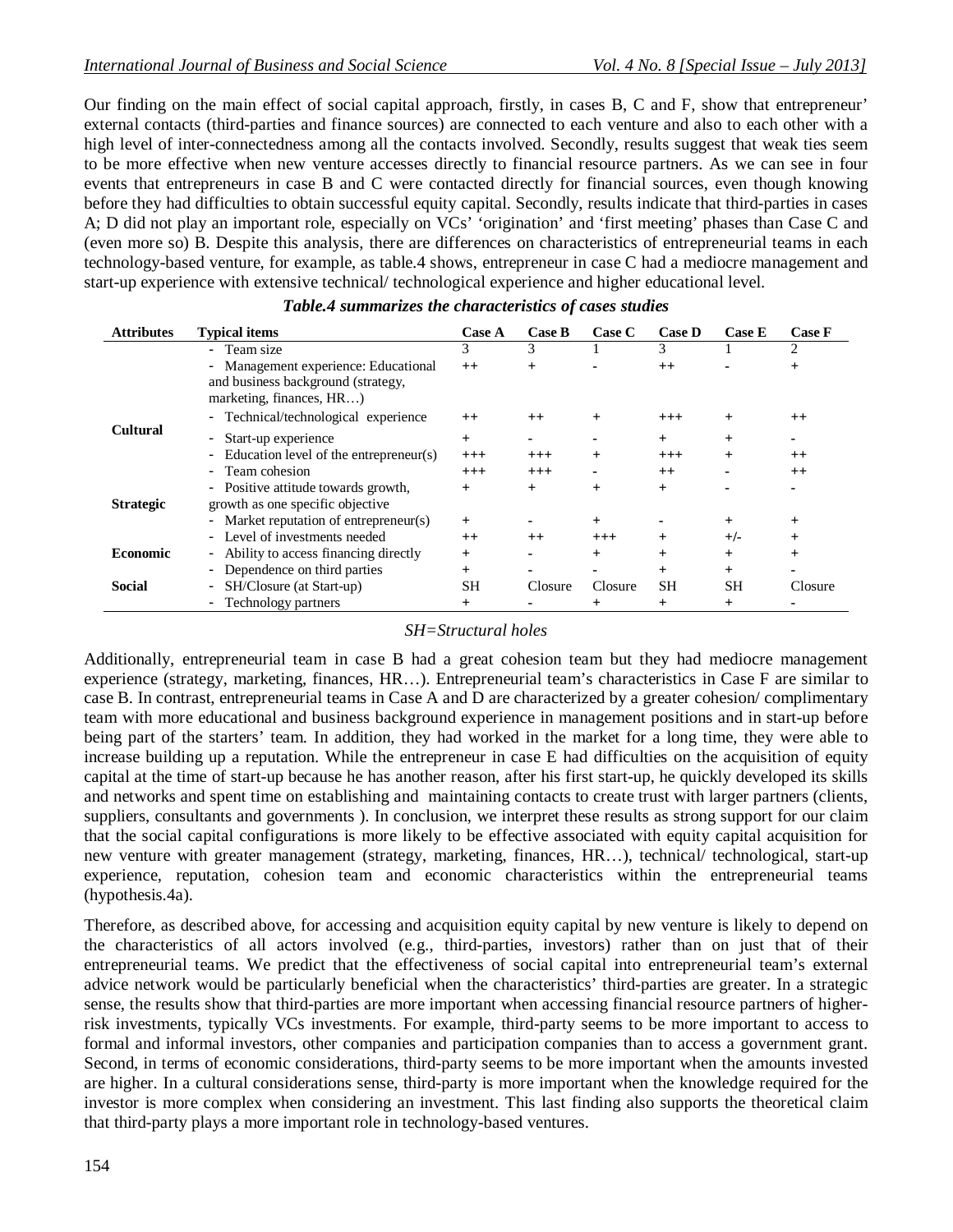Another interesting finding is that the effectiveness of the third-parties seems to be dependent on their characteristics or organization source. When analyzing the results, we found that the third-party expertise in information retrieval, editing the business plan will make available some funding for entrepreneurs. In addition, the experience of the third-party facilitates the process investment of the financial resource partners.

Therefore, the third-party oriented technology on specific sector of venture seems to be more important on the acquisition of financial resources, especially VC financing. In addition, the third-parties played a crucial role when they recommend their venture backed to another financial resource partners or government program. In summary, therefore we interpret these results as strong support for our claim that the social capital configurations are more likely to be effective associated with equity capital acquisition for new venture with greater business and functional background, industry-specific expertise; reputation and financial and economic interest in the venture or funds characteristics within the third-party involved on VCs investment decision process (hypothesis.4b).

## *4. Discussion and Conclusion*

The present study explores the relationship between social capital of entrepreneur(s), the identification of financial resources opportunities and the access to financial resource partners in contingent situations. We review the social capital and VC literatures by using a tripartite perspective to explore if social capital approach can alone fully understand and explain the complex reality of equity capital, especially VC or whether a contingency approach is better suited. However, by considering how social capital increases the ability of a new venture to access financial resource partners and to obtain financial equity capital on higher-risk investments, typically VC financing, we provide a strong and consistent theoretical rationale for positive direct and indirect effects of entrepreneur(s) social capital on VC financing acquisition. In addition, and more importantly, this study explored under which conditions the effectiveness of social capital configurations is contingent on actors' attributes involved in VCs decision investment stages rather than on just that of its entrepreneurial teams.

Results from this exploratory study, firstly, show that technology-based new ventures whose entrepreneurial teams are embedded in social capital 'rich in structural holes',–measured by level of inter-connectedness among all the actors involved–, enjoy higher probability to identify equity capital such as VC (Ha1). This finding is consistent with previous research that Structural holes can enhance the identification of opportunities (Burt 1992, Burt 2000, Burt 2004), offers benefits through timing, which is crucial for the identification of entrepreneurial opportunities and exploratory learning (Rhee 2004), reach out to a large network of referrals (Burt, 1992), and extend the social capital theory by applying the structural hole argument to technological-based venture financing. Secondly, this study showed that when new ventures access directly to financial resource partners, particularly, VCs, the probability of the new venture obtaining financial resources increases with the existence of prior weak ties between new venture and financial resource partners (H2a) while when new ventures access indirectly to financial resource partners by using third-parties, the probability of third-party will be more effective on acquisition of financial resources increases with the existence of prior strong ties between new venture and thirdparty (H3b). Our findings more accurately captures under which contact options (direct or indirect) that the effect of ties weak vs. strong may increase the probability of a new venture obtaining financial resources. In contrast, prior research has provided mixed findings on which direct or indirect relational capital social configurations (e.g., Jenssen 2001, Batjargal and Liu 2004, Batjargal 2003, Batjargal 2007, Shane and Cable 2002, Shane and Stuart 2002) that have effects on the process funding.

These primary results of the analysis pose the question of the relevance and salience of social capital in the identification and acquisition of financial opportunities/ resources in contingent situations. In addition, and more important, this study showed that social capital configurations are not similar in their effect but rather vary with the factors relating to entrepreneurial teams and third-parties that involved in decision financing process. Exploratory results for this study show that greater management, technical/ technological and start-up experience with higher education level and reputation in the market and greater cohesion within entrepreneurial teams moderate the effect of social capital configurations (H4a). These findings confirm our general proposition that social capital configurations effects are not uniform but rather contingent on the attributes of the entrepreneurial team and third-party. Although prior research on entrepreneurship have confirmed that the effectiveness of certain network configurations are moderated by specific characteristics of actors that involved in the stage of the entrepreneurial process (Groen 2005, Groen et al. 2008).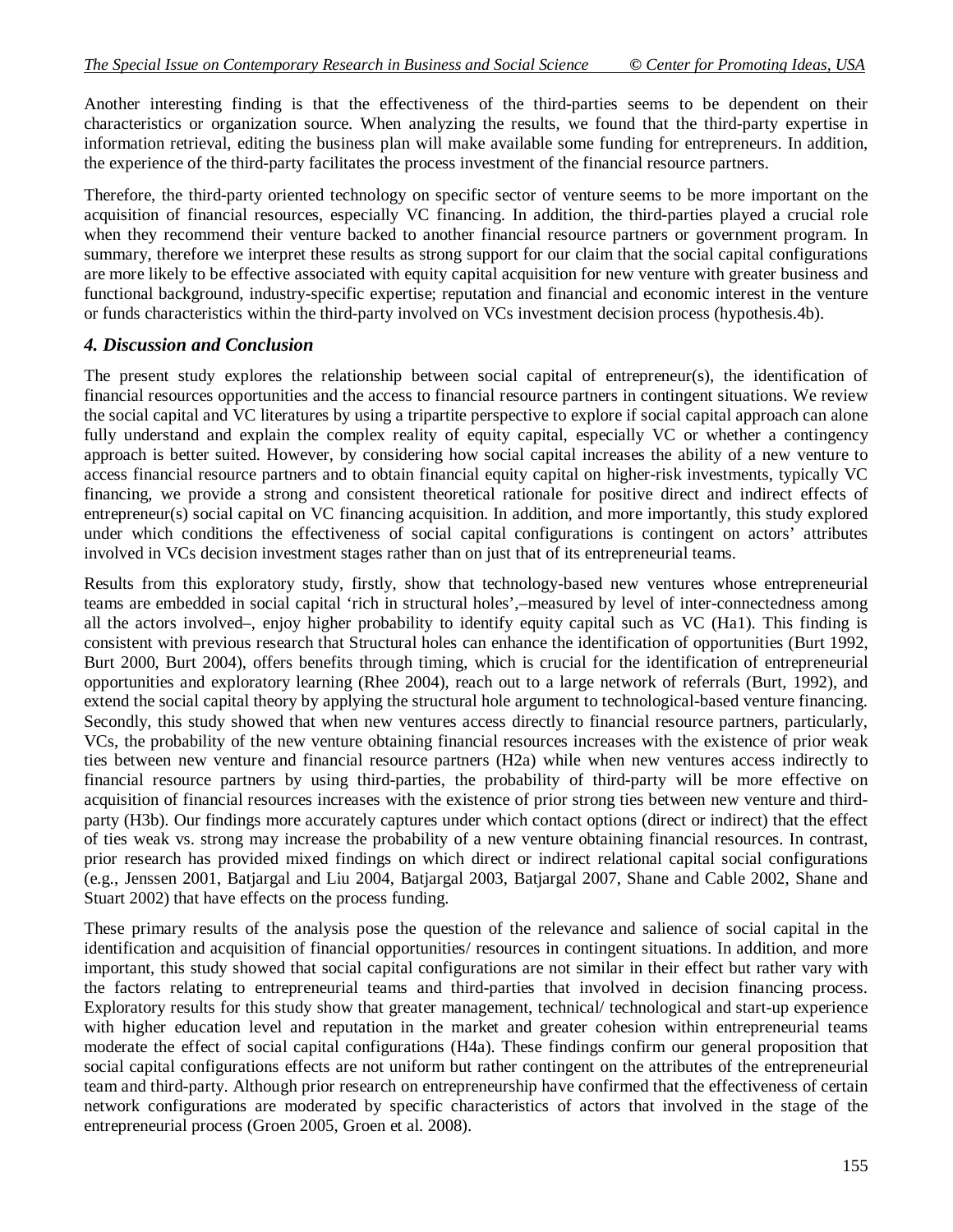Early VC research established that third-party referral play an influential role in a VC's deal flow (e.g., Tyebjee and Bruno 1984b, Fried and Hisrich 1994) and in a VC's due diligence process (e.g., Fiet 1995, Batjargal 2007), although the specific characteristics that make the one third-party more successful than the other have received little attention (e.g., Batjargal and Liu 2004, Lockett et al. 2006, Batjargal 2007). In addition, this study showed that the effectiveness of social capital relational of third-party is contingent on their management experience, technical/ technological expertise, and reputation in the market and economic and financial interest in the fund or venture (H4b). Similarly, results from studies on referrals seem to be more effective when the referral source is more prominent (e.g., Stuart et al. 1999, Janney and Folta 2006), has more expertise (e.g., Baum et al. 2000, Reuber and Fischer 2005) and is strongly tied to the financial resource partners (e.g., Batjargal 2007). Our exploratory findings suggest that new venture that started with greater cohesive team with more diversity experience are better able to access to VCs directly leading to higher levels of new venture equity capital, while new venture that start by entrepreneur «solo» or entrepreneurial team with mediocre experience benefit from third-party.

In summary, this study contributes to the new venture's social capital and VC literature by providing an optimal combination of these two approaches. The last analysis clearly points to the complementary nature between the social capital and contingency approach to study and explain the complex reality of equity capital, especially VC financing. With the conceptual development and empirical findings, we provide a new explanation for the association between effectiveness of social capital configurations and VCs investment decisions. Finally, taking into consideration the exploratory dimension of this paper, the results are consistent with prior observations that the actor's social capital has positive effects, although indirectly, on higher investment decisions facing more risks, typically VCs investments.

### *Appendices*

**Case. A**

### *Table.5 Main third-parties involved on VCs investment decision process*

|                       |                         | <b>Entrepreneurial team - Third-parties Tie</b> |                                |  |  |  |  |  |  |
|-----------------------|-------------------------|-------------------------------------------------|--------------------------------|--|--|--|--|--|--|
|                       | <b>Contact intimacy</b> | <b>Contact frequency</b>                        | <b>Contact length in years</b> |  |  |  |  |  |  |
| Manager at company    | somehow                 | monthly                                         |                                |  |  |  |  |  |  |
| Technology specialist | very Little             | weekly                                          |                                |  |  |  |  |  |  |
| Law specialist        | very Little             | weekly                                          | > 0.5                          |  |  |  |  |  |  |

|                          | Venture<br>capital(1) | <b>Venture</b><br>capital(2) | Government<br>program | <b>Manager</b> at<br>company | <b>Technology</b><br>specialist | Law<br>specialist |
|--------------------------|-----------------------|------------------------------|-----------------------|------------------------------|---------------------------------|-------------------|
| Venture<br>capital(1)    | XX                    | very well                    | very well             | very well                    | very well                       | not at all        |
| Venture<br>capital(2)    | XX                    | XX                           |                       |                              |                                 | not at all        |
| Government<br>program    | XX                    | XX                           | XX                    |                              |                                 |                   |
| Manager at<br>company    | XX                    | XX                           | XX                    | XX                           |                                 | -                 |
| Technology<br>specialist | XX                    | XX                           | XX                    | XX                           | XX                              |                   |
| Law specialist           | XX                    | XX                           | XX                    | XX                           | XX                              | XX                |

#### *Table.6 Interconnectivity between Finance sources and Third-parties*

*XX = Not applicable*

*- = No relation*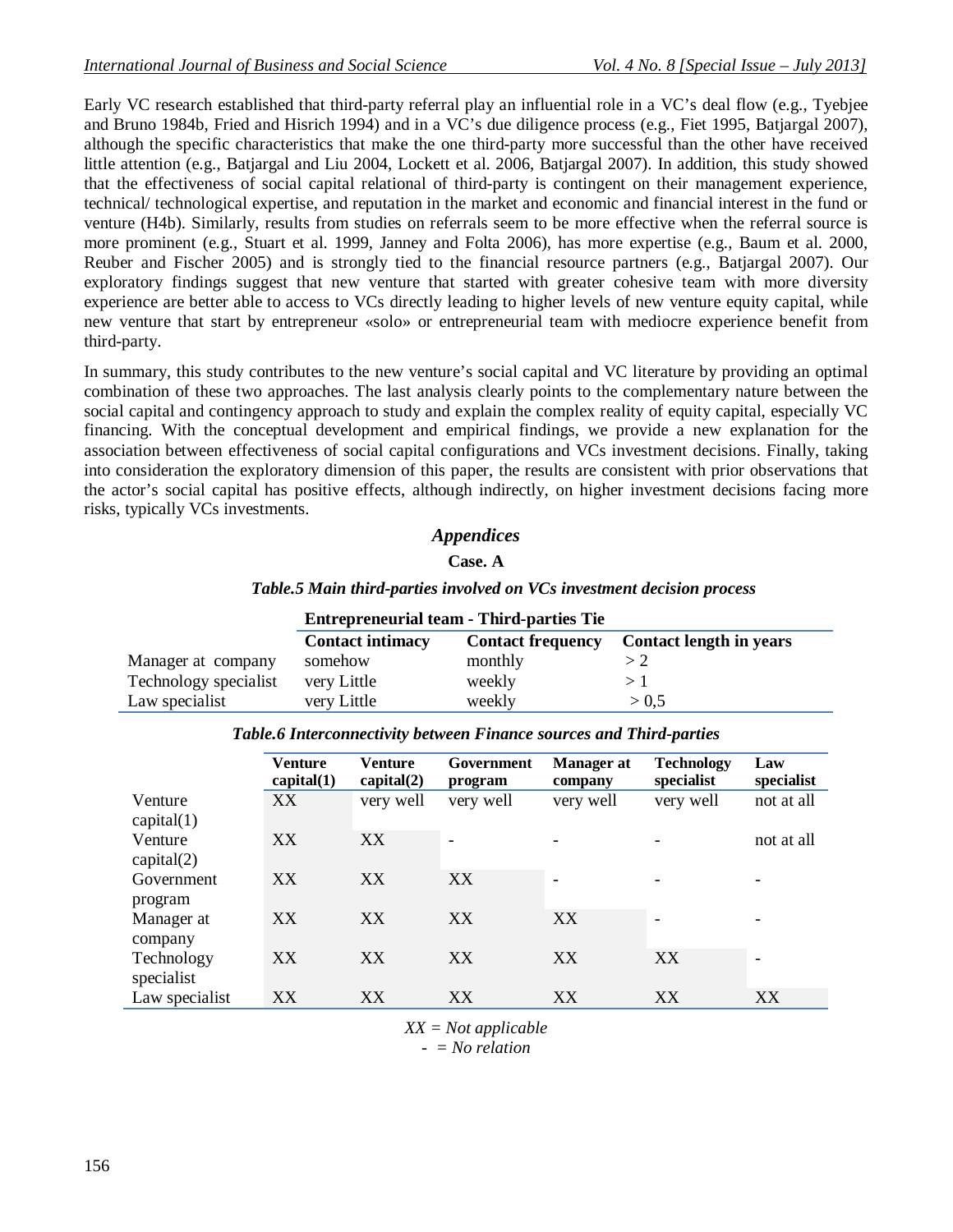|                       | Entrepreneurau team- Thua-parties Tie |                          |                                   |  |  |  |  |
|-----------------------|---------------------------------------|--------------------------|-----------------------------------|--|--|--|--|
|                       | <b>Contact</b><br>intimacy            | <b>Contact frequency</b> | <b>Contact length in</b><br>years |  |  |  |  |
| Family                | very well                             | montly                   | >7                                |  |  |  |  |
| Friend                | very well                             | yearly                   | >10                               |  |  |  |  |
| Manager at company    | very little                           | yearly                   | >0,6                              |  |  |  |  |
| Technology specialist | somehow                               | half-yearly              | >1                                |  |  |  |  |
| Law specialist        | very well                             | weekly                   | >2                                |  |  |  |  |

## *Case. B*

*Table.7 Main Third-parties involved on VCs investment decision process Entrepreneurial team- Third-parties Tie*

|  | Table.8 Interconnectivity between Finance sources and Third-parties |  |
|--|---------------------------------------------------------------------|--|
|  |                                                                     |  |

|                          | <b>Informal</b><br>investor | <b>Venture</b><br>Capital(3) | Friend       | Family       | <b>Manager</b><br>at<br>company | Technology<br>specialist | Law<br>specialist        |
|--------------------------|-----------------------------|------------------------------|--------------|--------------|---------------------------------|--------------------------|--------------------------|
| Informal investor        | XX                          |                              |              | very<br>well | $\overline{\phantom{a}}$        |                          | -                        |
| Venture Capital(1)       | XX                          | XX                           | very<br>well |              | very well                       | very well                | very well                |
| Family                   | XX                          | XX                           | XX           |              | very well                       | somehow                  | $\overline{\phantom{a}}$ |
| Friend                   | XX                          | XX                           | XX           | XX           | $\overline{\phantom{a}}$        | $\overline{\phantom{0}}$ | $\overline{\phantom{a}}$ |
| Manager at<br>company    | XX                          | XX                           | XX           | XX           | XX                              | somehow                  | $\overline{\phantom{a}}$ |
| Technology<br>specialist | XX                          | XX                           | XX           | XX           | XX                              | XX                       | $\overline{\phantom{0}}$ |
| Law specialist           | XX                          | XX                           | XX           | XX           | XX                              | XX                       | XX                       |

#### *XX = Not applicable - = No relation*

## *Case. C*

### *Table.9 Main Third-parties involved on VCs investment decision process Entrepreneurial team – Third-parties Tie*

|                                           | <b>Contact</b><br>intimacy | <b>Contact</b><br>frequency | <b>Contact length in</b><br>years |
|-------------------------------------------|----------------------------|-----------------------------|-----------------------------------|
| VC Consultant<br>Technology<br>specialist | somehow<br>very well       | yearly<br>yearly            | >1<br>> 5                         |
| Law specialist                            | very well                  | weekly                      | > 2                               |

#### *Table.10 Interconnectivity between Finance sources and Third-parties*

|                          | <b>Manager</b><br>at company | <b>Venture</b><br>Capital(4) | VC<br><b>Consultant</b> | <b>Technology</b><br>specialist | Law<br>specialist |
|--------------------------|------------------------------|------------------------------|-------------------------|---------------------------------|-------------------|
| Manager at               | XX                           | somehow                      |                         |                                 | -                 |
| company                  |                              |                              |                         |                                 |                   |
| Venture Capital(4)       | XX                           | XX                           | very well               | very well                       | very well         |
| <b>VC Consultant</b>     | XX                           | XX                           | XX                      | very well                       | very well         |
| Technology<br>specialist | XX                           | XX                           | XX                      | XX                              |                   |
| Law specialist           | XX                           | XX                           | XX                      | XX                              | XX                |

*XX = Not applicable - = No relation*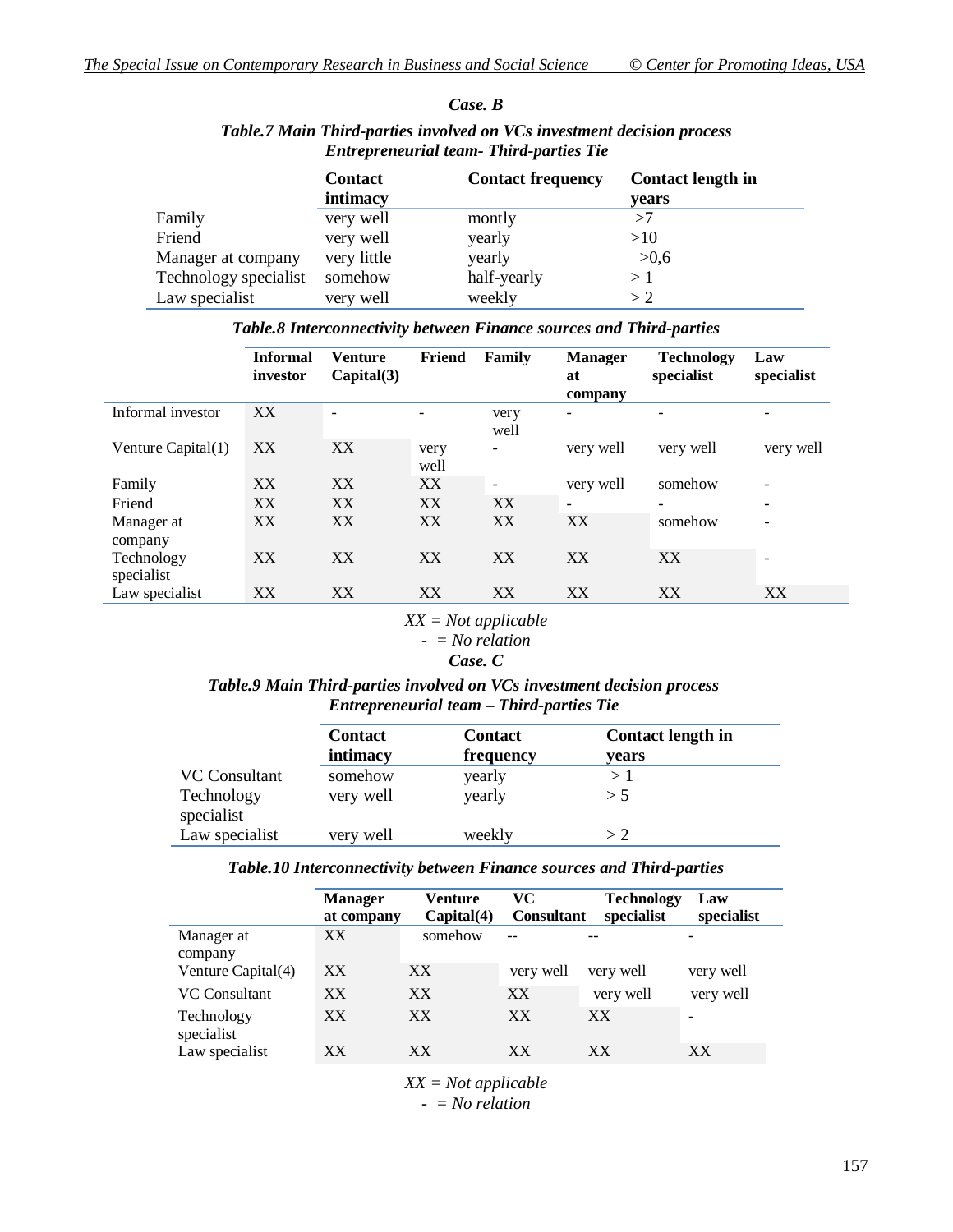|                          | Entrepreneuriai team – Inira-parties Ties |                             |                                   |  |  |
|--------------------------|-------------------------------------------|-----------------------------|-----------------------------------|--|--|
|                          | <b>Contact</b><br>intimacy                | <b>Contact</b><br>frequency | <b>Contact length in</b><br>years |  |  |
| Manager at<br>company    | somehow                                   | monthly                     | > 1.5                             |  |  |
| Technology<br>specialist | very well                                 | monthly                     | >4                                |  |  |
| Law specialist           | not at all                                | never spoken<br>before      |                                   |  |  |

### *Case. D*

### *Table.11 Main Third-parties involved on VCs investment decision process Entrepreneurial team – Third-parties Ties*

#### *Table.12 Interconnectivity between Finance sources and Third-parties*

|                          | <b>Venture</b><br>capital(1) | Government<br>program | <b>Manager</b><br>at<br>company | <b>Technology</b><br>specialist | Law<br>specialist        |
|--------------------------|------------------------------|-----------------------|---------------------------------|---------------------------------|--------------------------|
| Venture capital $(1)$    | XX                           | very well             | very well                       | very well                       | $\overline{\phantom{a}}$ |
| Government<br>program    | XX                           | XX                    | very well                       |                                 | $\overline{\phantom{0}}$ |
| Manager at<br>company    | XX                           | XX <sup>1</sup>       | XX                              | somehow                         | $\overline{\phantom{a}}$ |
| Technology<br>specialist | XX                           | XX                    | XX                              | XX                              |                          |
| Law specialist           | XX                           | XX                    | XX                              | XX                              | XX                       |

### *XX = Not applicable*

*- = No relation*

#### *Case. E*

### *Table.13 Main Third-parties involved on VCs investment decision process Entrepreneurial team – Third-parties Tie*

|                                     | <b>Contact</b><br>intimacy | <b>Contact</b><br>frequency | <b>Contact length in years</b> |
|-------------------------------------|----------------------------|-----------------------------|--------------------------------|
| Manager at                          | very little                | yearly                      | >2                             |
| company<br>Technology<br>specialist | very little                | yearly                      | >4                             |
| Law specialist                      | -                          | -                           | -                              |

#### *Table.14 Interconnectivity between Finance sources and Third-parties*

|                       | Manager at<br>company | <b>Manager</b> at<br>company | <b>Technology</b><br>specialist | Law specialist           |
|-----------------------|-----------------------|------------------------------|---------------------------------|--------------------------|
| Manager at company    | XX                    |                              |                                 |                          |
| Manager at company    | XX                    | XX                           | very well                       | $\overline{\phantom{a}}$ |
| Technology specialist | XX                    | XX                           | XX                              | $\overline{\phantom{0}}$ |
| Law specialist        | XХ                    | XХ                           | XХ                              | XX                       |

*XX = Not applicable*

*- = No relation*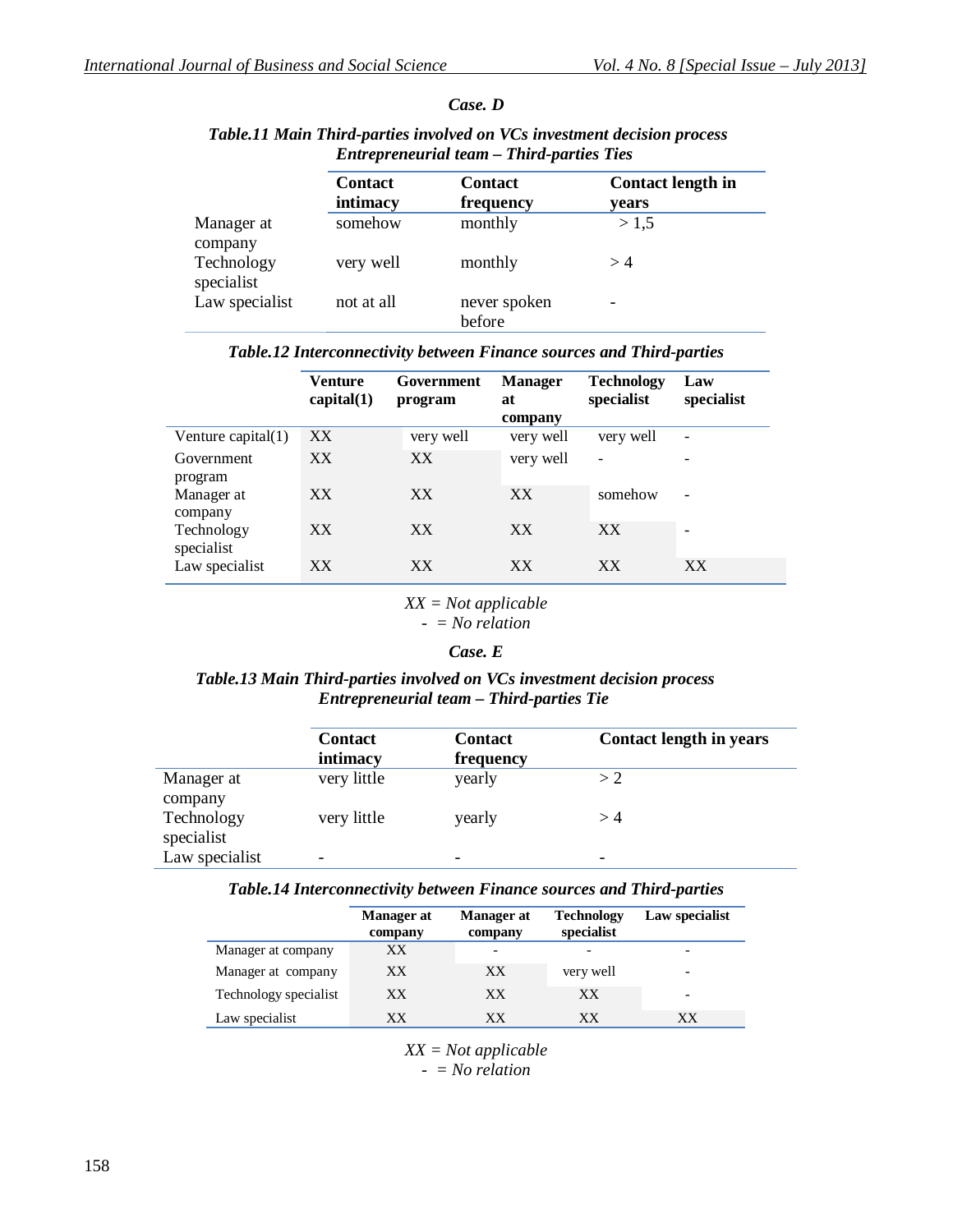*Case. F*

|                          | <b>Contact</b><br>intimacy | <b>Contact</b><br>frequency | <b>Contact length in</b><br>years |
|--------------------------|----------------------------|-----------------------------|-----------------------------------|
| Manager at VC<br>firm    | very well                  | monthly                     | > 2                               |
| Technology<br>specialist | somehow                    | monthly                     | >1                                |
| Law specialist           | somehow                    | yearly                      | > 0.5                             |

### *Table.15 Main Third-parties involved on VCs investment decision process Entrepreneurial team – Third-parties involved on VC decision process*

*Table.16 Interconnectivity between Finance sources and Third-parties*

|            | <b>Innovation</b><br>program | Venture<br>Capital | <b>Manager</b> at<br><b>VC</b> firm | <b>Technology</b><br>specialist | Law<br>specialist |
|------------|------------------------------|--------------------|-------------------------------------|---------------------------------|-------------------|
| Innovation | XX                           | very               | very well                           | somehow                         |                   |
| program    |                              | well               |                                     |                                 |                   |
| Venture    | XX                           | XX                 | very well                           | very well                       | very well         |
| Capital    |                              |                    |                                     |                                 |                   |
| Manager at | XX                           | XX                 | XX                                  | very well                       | very well         |
| VC firm    |                              |                    |                                     |                                 |                   |
| Technology | XX                           | XX                 | XX                                  | XX.                             |                   |
| specialist |                              |                    |                                     |                                 |                   |
| Law        | XX                           | XX                 | XX                                  | XX                              | XX                |
| specialist |                              |                    |                                     |                                 |                   |
|            |                              |                    |                                     |                                 |                   |

*XX = Not applicable*

*- = No relation*

### *References*

- Adler, P. & Kwon, S. (2002) Social capital: Prospects for a new concept. Academy of Management Review 27(1): 17–41.
- Aldrich, H. & Fiol, C. (1986) Entrepreneurship through Social Networks: In D. Sexton & R. Smiler (eds.). Art and Science of Entrepreneurship 3-23.
- Aldrich, H. & Fiol, C. (1994) Fools rush In? The Institutional Context of Industry Creation. Academy of Management Review 19(4): 645-670.
- Amit, R., Glosten, L. & Muller, E. (1990) Entrepreneurial ability, venture investments, and risk sharing. Management Science 38(10): 1232–1245.
- Arregle, J. L., Hitt, M. A., Sirmon, D. G. & Very, P. (2007) The development of organizational social capital: attributes of family firms. Journal of Management Studies 44: 72–95.

Barry, C. (1994) New directions in research on venture capital finance. Financial Management 23(3): 3–15.

- Batjargal, B. (2003) Social capital and entrepreneurial performance in Russia: A longitudinal study. Organization Studies 24(4): 535-556.
- Batjargal, B. (2007) Network Triads: Transitivity, Referral and Venture Capital Decisions in China and Russia. Journal of International Business Studies 38(6): 998-1012.
- Batjargal, B. & Liu, M. (2004) Entrepreneurs' Access to Private Equity in China: The Role of Social Capital. Organization Science 15(2): 159-172.

Baum, J., Calabrese, T. & Silverman, B. (2000) Don't go it Alone: Alliance Network Composition and Startups' Performance in Canadian Biotechnology. Strategic Management Journal 21(3): 267-294.

- Beckman, C., Burton, D. & O'Reilly, C. (2007) Early Teams: The Impact of Team Demography of VC Financing and Going Public. Journal of Business Venturing 22(2): 147-173.
- Bosse, D. A. (2009) Bundling governance mechanisms to efficiently organize small firm loans. Journal of Business Venturing 24(2): 183–195.
- Boyd, B. (1990) Corporate linkages and organizational environment: a test of the resource dependence model. Strategic Management Journal 11(6): 419-430.
- Burt, R. (1982). Towards a Structural Theory of Action. New York: The Free Press.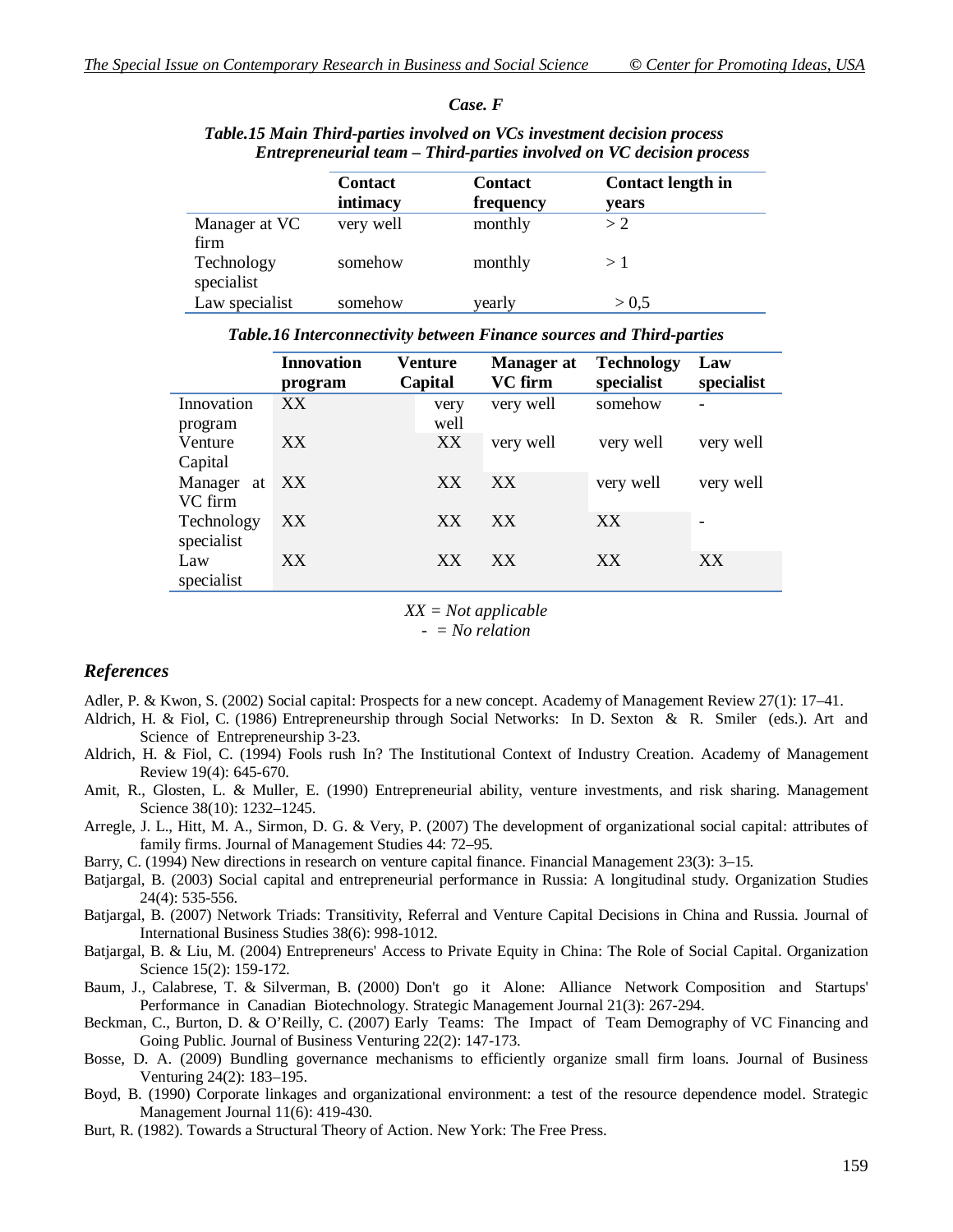- Burt, R. (1992). Structural Holes: The Social Structure of Competition. Cambridge: Harvard University Press.
- Burt, R. (1997) The Contingent Value of Social Capital. Administrative Science Quarterly 42(2): 339-365.
- Burt, R. (2000) The Network Structure of Social Capital. In R. Sutton & B. Staw (Eds.). Research in Organizational Behaviour: 345-423; Greenwich: JAI Press.
- Burt, R. (2005). Brokerage and Closure: An Introduction to Social Capital. Oxford: Oxford University Press.
- Burt, R. S. (2004) Structural holes and good ideas. American Journal of Sociology 110(2): 349-399.
- Campbell, C. (1992) A Decision Theory Model for Entrepreneurial Acts. Entrepreneurship Theory and Practice 17(1): 21–27.
- Chang, S. J. (2004) Venture Capital Financing, Strategic Alliances, and the Initial Public Offerings of Internet Start-Ups. Journal of Business Venturing 19(5): 721-741.
- Choonwoo, L., Kyungmook, L. & Johannes, M. P. (2001) Internal capabilities, external networks, and performance: A study on technology-based ventures. Strategic Management Journal 22(6-7): 615-640.
- Chua, J. H., Chrisman, J. J., Kellermanns, F. & Wu, Z. (2011) Family involvement and new venture debt financing. Journal of Business Venturing 26(4): 472–488.
- Cohen, B. D. & Dean, T. J. (2005) Information Asymmetry and Investor Valuation of IPOs : Top Management Team Legitimacy as a Capital Market Signal. Strategic Management Journal 26(7): 683–690.
- Coleman, J., .S (1972) Systems of Social Exchange. Journal of Mathematical Sociology 2(2): 145-163.
- Coleman, J. S. (1988) Social Capital in the Creation of Human Capital. American Journal of Sociology 94(Supplement): 95- 120.
- Coleman, J. S. (1990). Foundations of Social Theory. Cambridge: Harvard University Press.
- Davidsson, P. (1989) Entrepreneurship and after? A study of growth willingness in small firms. Journal of Business Venturing 4(3): 211- 226.
- Denis, D., J (2004). Entrepreneurial finance: an overview of the issues and evidence, Journal of Corporate Finance (Vol. 10, pp. 301–326).
- Fernandez, R. & Weinberg., N. (1997) Sifting and sorting: Personal con-tacts and hiring in a retail bank. American Sociological Association 62(6): 883– 902.
- Fernandez, R. M. & Castilla, E. J. (2001) How much is that network worth? Social capital returns for referring prospective hires. N. Lin, K. Cook, R. Burt, (Eds.) Social Capital: Theory and Research, Aldine De Gruyter, New York. 85-104.
- Fernandez, R. M., Castilla, E. J. & Moore, P. (2000 ) Social capital at work: Networks and employment at a phone center. American Journal of Sociology 105(5): 1288-1356.
- Fiet, J. (1995) Reliance upon Informants in the Venture Capital Industry. Journal of Business Venturing 10(3): 195-223.
- Franke, N., Gruber, M., Harhoff, D. & Henkel, J. (2006) What You are is What You like--Similarity Biases in Venture Capitalists' Evaluations of Start-Up Teams. Journal of Business Venturing 21(6): 802-826.
- Fried, V. & Hisrich, R. (1994) Towards a Model of Venture Capital Investment Decision Making. Financial management 23(3): 28-37.
- Gompers & Paul, A. (1995) Optimal investment, monitoring, and the stages of venture capital. Journal of Finance 50 (5): 1461–1489.
- Granovetter, M. (1973) The Strength of Weak Ties. American Journal of Sociology 78(6): 1360-1380.
- Granovetter, M. (1974). Getting a job: A study of contacts and careers. Cambridge, MA: Harvard University Press.
- Granovetter, M. (1992). Economic Action and Social Structure: The Problem of Embeddedness. In M. Granovetter & R. Swedberg (Eds.), The Sociology of Economic Life: 60-74. Boulder: Westview Press.
- Groen, A., Wakkee, I. & Weerd-Nederhof., D. (2008) Managing Tensions in a High-tech Start-up. International Small Business Journal 26(1): 57-81.
- Groen, A. J. (2005) Knowledge intensive entrepreneurship in networks: towards a multi-level/multi dimensional approach. Journal of Enterprising Culture 13(1): 69-88.
- Hall, J. & Hofer, C. W. (1993) Venture Capitalists' decision criteria in new venture evaluation. Journal of Business Venturing 8: 25-42.
- Hansen, M. T. (1999) The search transfer problem: The role of weak ties in sharing knowledge across organization subunits. Administrative Science Quarterly 44(1): 82-111.
- Hustedde, R. & Pulver, G. (1992) Factors Affecting Equity Capital Acquisition: The Demand Side. Journal of Business Venturing 7(5): 363–374.
- Janney, J. & Folta, T. (2006) Moderating Effects of Investor Experience on the Signalling Value of Private Equity Placements. Journal of Business Venturing 21(1): 27-44.
- Jenssen, J. (2001) Social Networks, Resources and Entrepreneurship. The International Journal of Entrepreneurship and Innovation 2(2): 103-109.
- Lockett, A., Ucbasaran, D. & Butler, J. (2006) Opening Up the Investor–Investee Dyad: Syndicates, Teams, and Networks. Entrepreneurship Theory and Practice 30(2): 117-130.
- MacMillan, I. C., Siegal, R. & Narasimba, P. N. S. (1985) Criteria used by venture capitalists to evaluate new venture proposals. journal of Business Venturing 1(1): 119-128.
- Marsden, P. V. & Campbell, K. (1984) Measuring tie strength. Social Forces. 63 2(483-501).